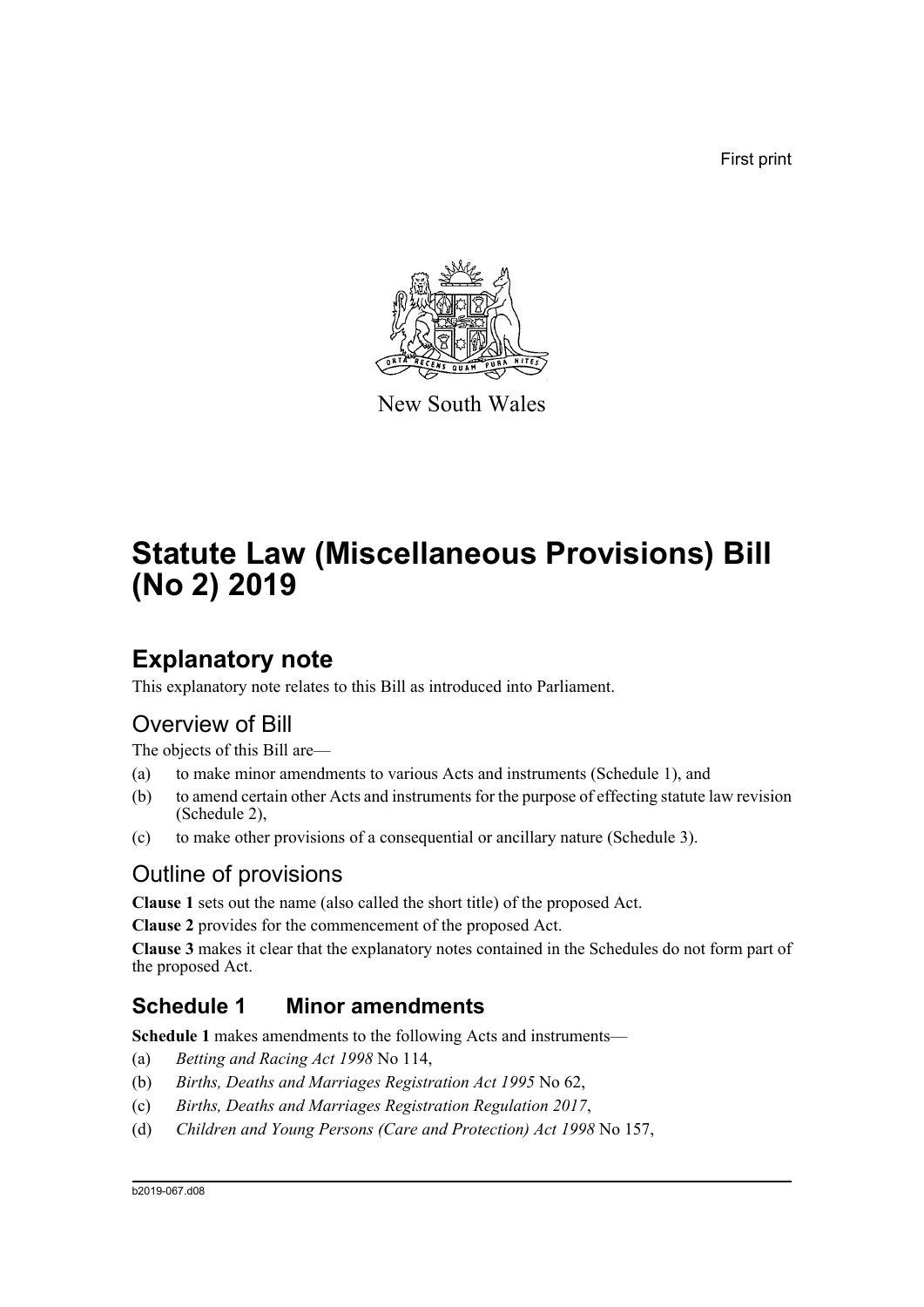- (e) *Co-operatives (Adoption of National Law) Act 2012* No 29,
- (f) *Fair Trading Legislation Amendment (Reform) Act 2018* No 65,
- (g) *Gaming and Liquor Administration Act 2007* No 91,
- (h) *Gaming Machines Act 2001* No 127,
- (i) *Hairdressers Act 2003* No 62,
- (j) *Housing Act 2001* No 52,
- (k) *Independent Commission Against Corruption Act 1988* No 35,
- (l) *Independent Pricing and Regulatory Tribunal Act 1992* No 39,
- (m) *Law Enforcement Conduct Commission Act 2016* No 61,
- (n) *Ombudsman Act 1974* No 68,
- (o) *Passenger Transport Act 2014* No 46,
- (p) *Public Lotteries Act 1996* No 86,
- (q) *Public Works and Procurement Act 1912* No 45,
- (r) *Registered Clubs Act 1976* No 31,
- (s) *Residential Tenancies Amendment (Review) Act 2018* No 58,
- (t) *Road Transport Act 2013* No 18,
- (u) *Surveying and Spatial Information Act 2002* No 83,
- (v) *Surveying and Spatial Information Regulation 2017*,
- (w) *Totalizator Act 1997* No 45,
- (x) *Tow Truck Industry Act 1998* No 111,
- (y) *Transport Administration Act 1988* No 109,
- (z) *Workers Compensation Act 1987* No 70,
- (aa) *Workers' Compensation (Dust Diseases) Act 1942* No 14,
- (ab) *Workers Compensation Regulation 2016*.

The amendments to each Act and instrument are explained in detail in the explanatory note relating to the Act or instrument concerned set out in Schedule 1.

## **Schedule 2 Amendments by way of statute law revision miscellaneous amendments**

**Schedule 2** amends certain Acts and instruments for the purpose of effecting statute law revision.

The amendments to each Act and instrument are explained in detail in the explanatory note relating to the Act or instrument concerned set out in Schedule 2.

## **Schedule 3 General savings, transitional and other provisions**

**Schedule 3** contains savings, transitional and other provisions of general effect. The purpose of each provision is explained in detail in the explanatory note relating to the provision concerned set out in Schedule 3.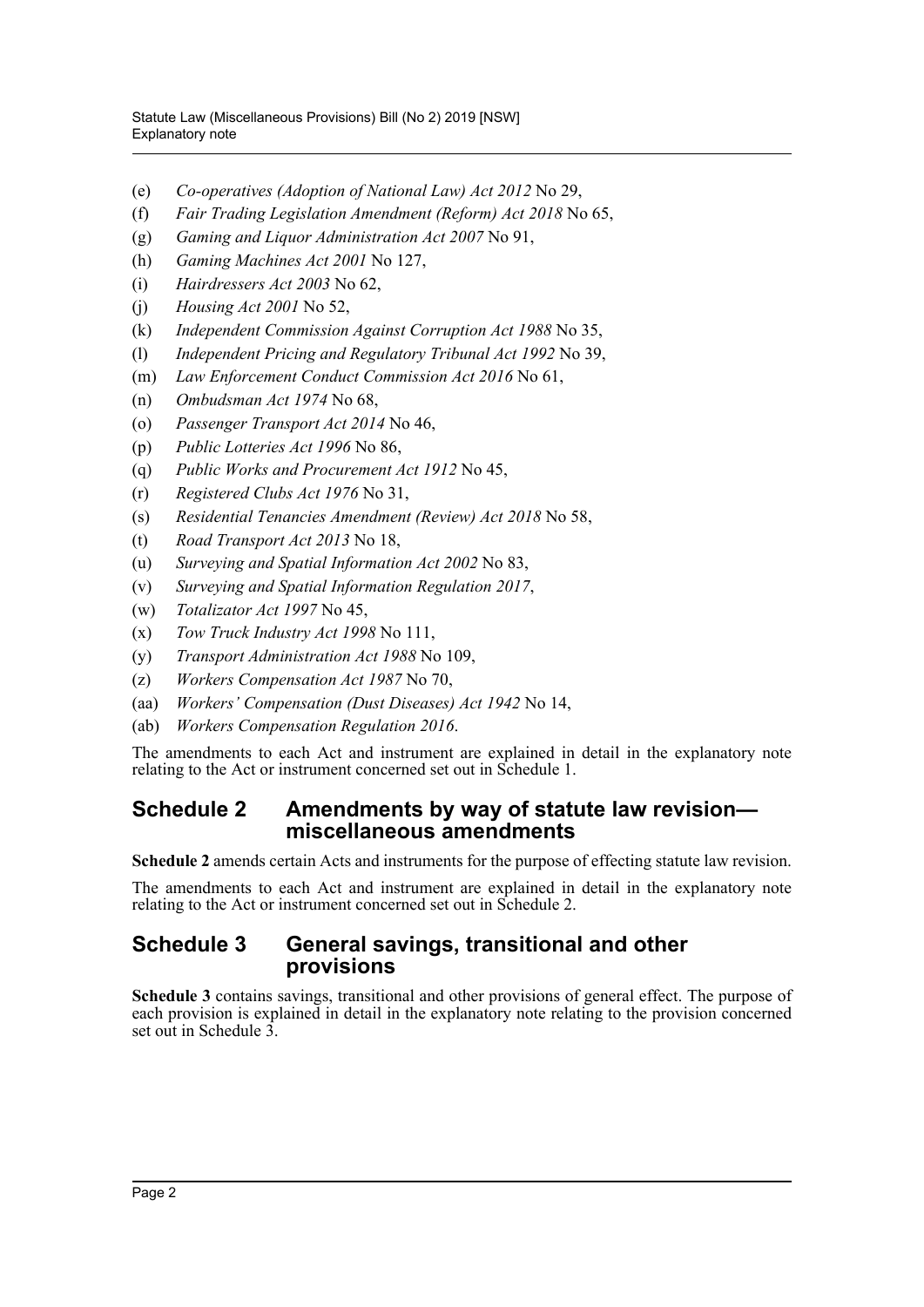First print



New South Wales

# **Statute Law (Miscellaneous Provisions) Bill (No 2) 2019**

## **Contents**

|                   |   |                                                                       | Page |
|-------------------|---|-----------------------------------------------------------------------|------|
|                   |   | Name of Act                                                           | 2    |
|                   |   | Commencement                                                          | 2    |
|                   | 3 | <b>Explanatory notes</b>                                              | 2    |
| <b>Schedule 1</b> |   | <b>Minor amendments</b>                                               |      |
| <b>Schedule 2</b> |   | Amendments by way of statute law revision-miscellaneous<br>amendments | 16   |
| Schedule 3        |   | General savings, transitional and other provisions                    | 24   |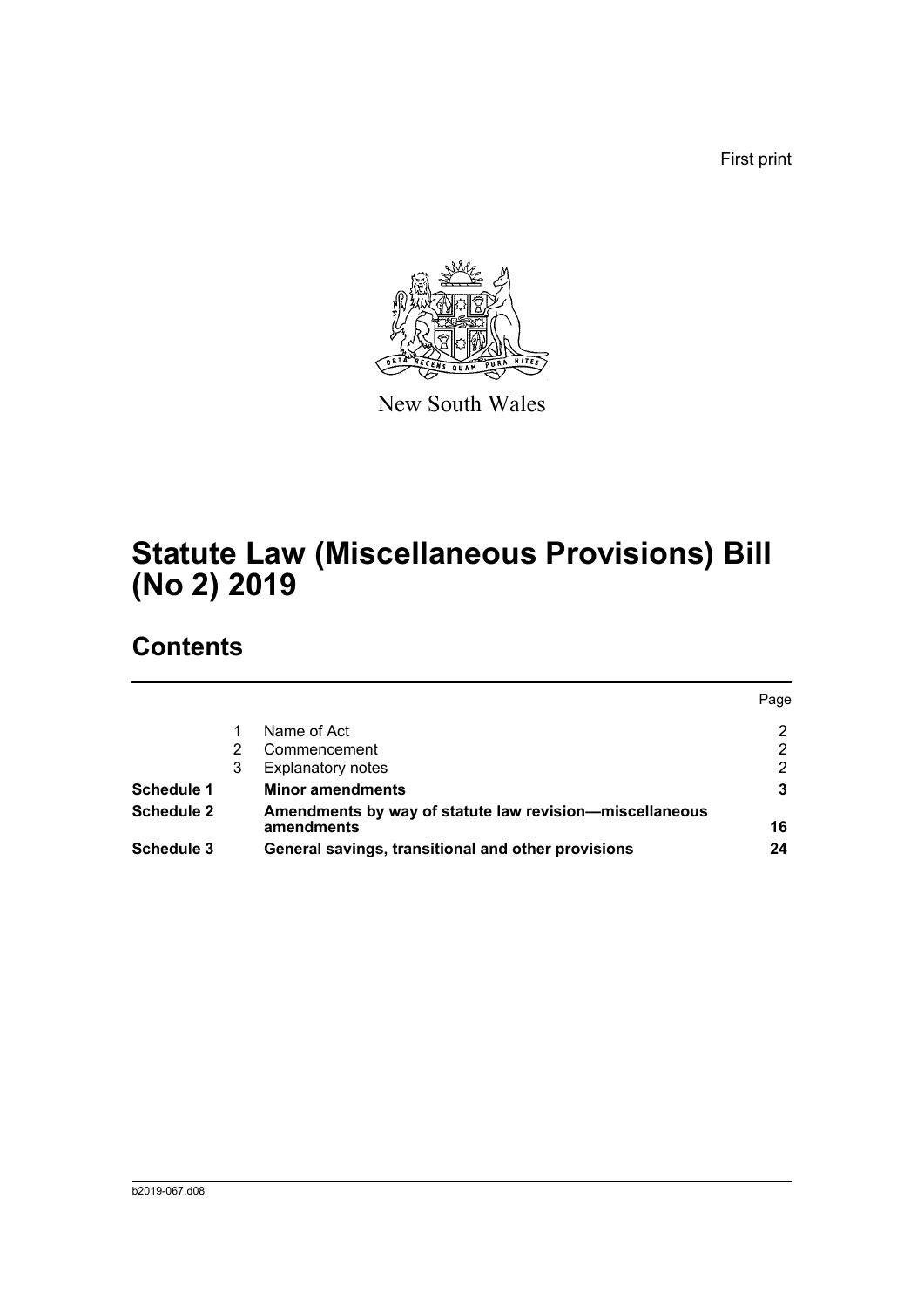

New South Wales

# **Statute Law (Miscellaneous Provisions) Bill (No 2) 2019**

No , 2019

## **A Bill for**

An Act to amend certain Acts and instruments in various respects and for the purpose of effecting statute law revision; and to make certain savings.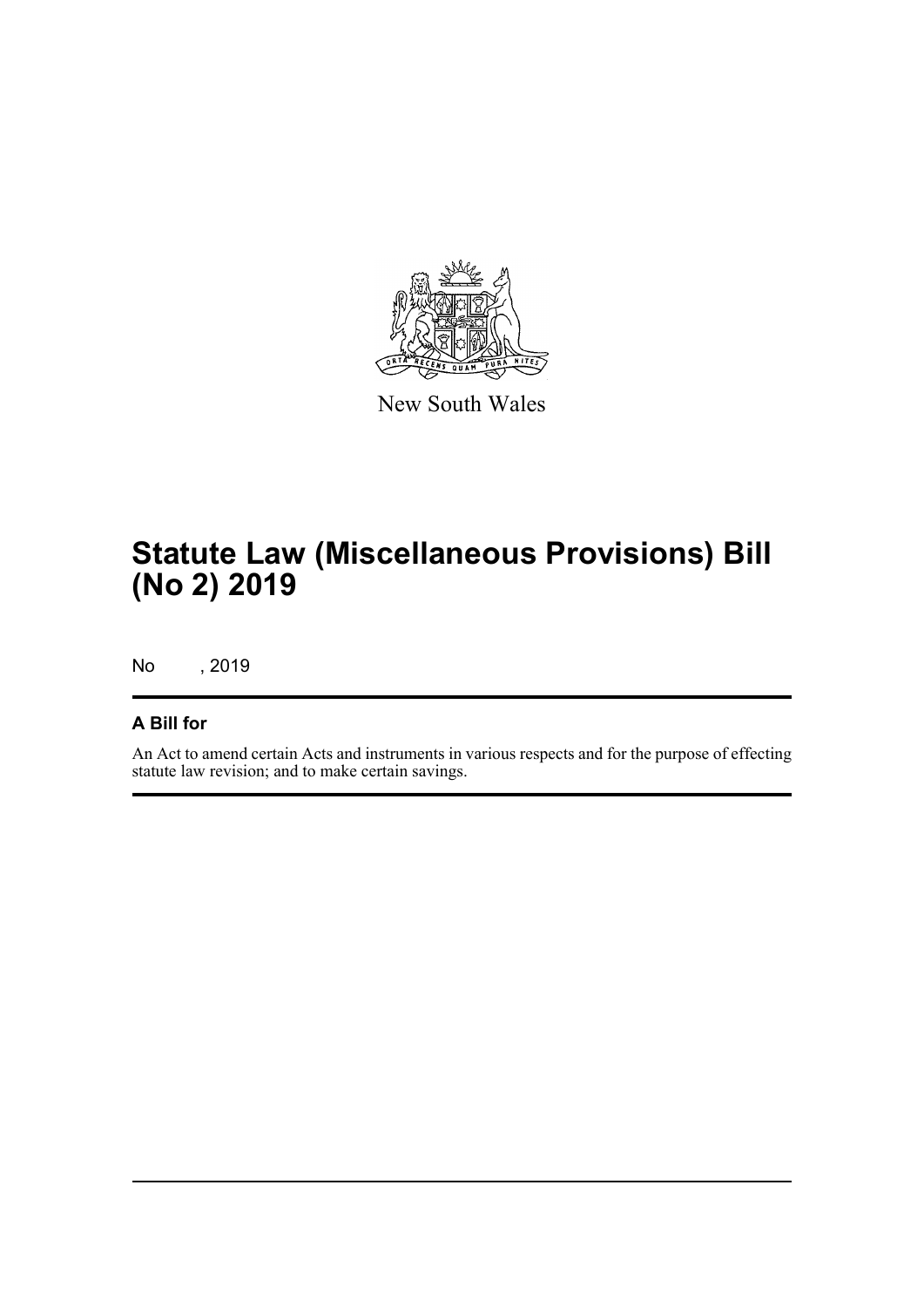Statute Law (Miscellaneous Provisions) Bill (No 2) 2019 [NSW]

<span id="page-4-2"></span><span id="page-4-1"></span><span id="page-4-0"></span>

|   |                    | The Legislature of New South Wales enacts—                                                                                                                                                                                                                                            |                   |  |  |
|---|--------------------|---------------------------------------------------------------------------------------------------------------------------------------------------------------------------------------------------------------------------------------------------------------------------------------|-------------------|--|--|
| 1 | <b>Name of Act</b> |                                                                                                                                                                                                                                                                                       |                   |  |  |
|   |                    | This Act is the <i>Statute Law (Miscellaneous Provisions) Act (No 2) 2019</i> .                                                                                                                                                                                                       | 3                 |  |  |
|   |                    | Commencement                                                                                                                                                                                                                                                                          | 4                 |  |  |
|   | (1)                | This Act commences 14 days after the date of assent to this Act, except as provided<br>by this section.                                                                                                                                                                               | 5<br>6            |  |  |
|   | (2)                | The amendments made by Schedule 1 to this Act commence on the day or days<br>specified in that Schedule in relation to the amendments concerned. If a<br>commencement day is not specified in relation to an amendment, the amendment<br>commences in accordance with subsection (1). | 7<br>8<br>9<br>10 |  |  |
| 3 |                    | <b>Explanatory notes</b>                                                                                                                                                                                                                                                              | 11                |  |  |
|   |                    | The matter appearing under the heading "Explanatory note" in any of the Schedules<br>does not form part of this Act.                                                                                                                                                                  | 12<br>13          |  |  |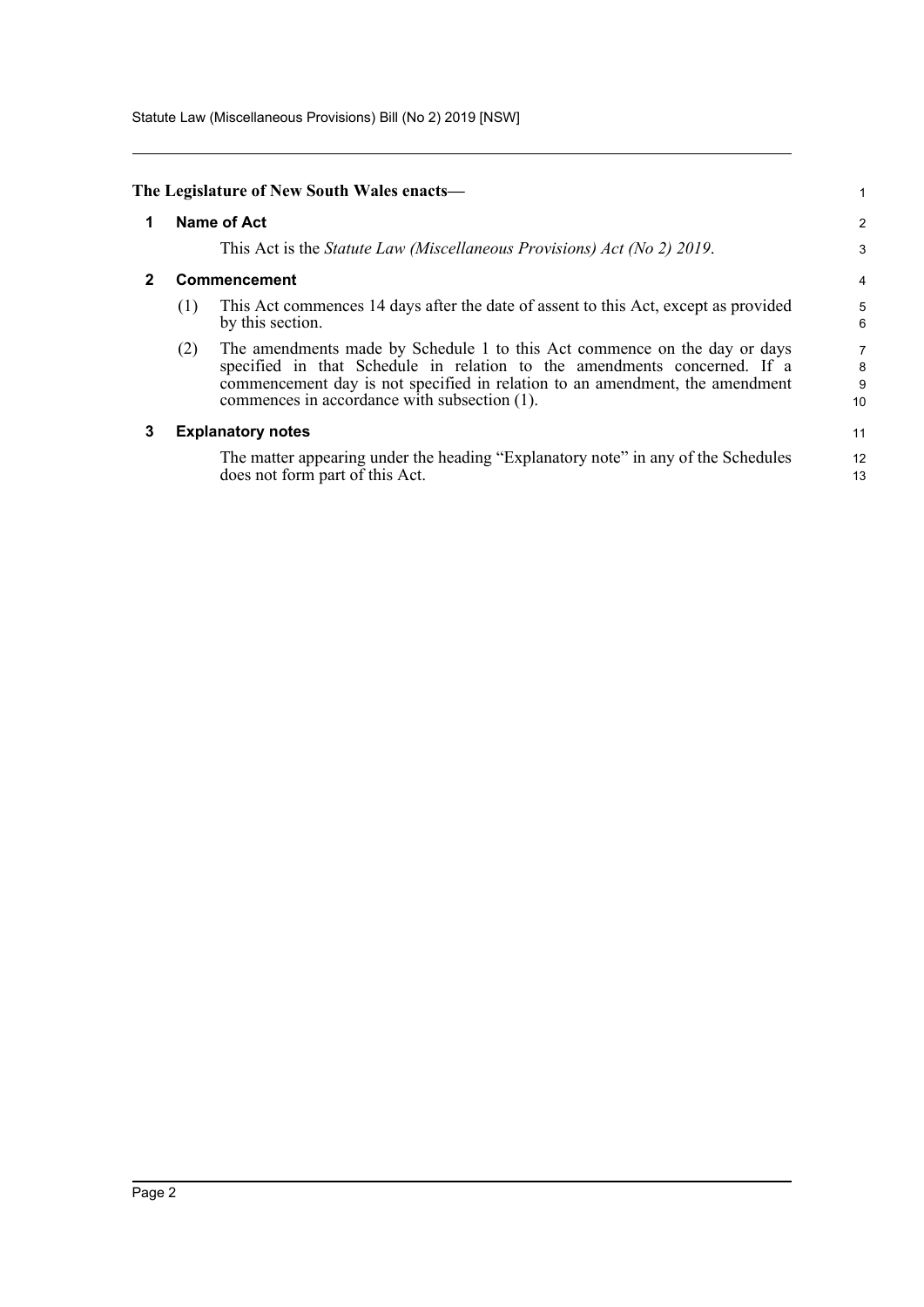<span id="page-5-0"></span>

|                    | <b>Schedule 1</b>                      |     | <b>Minor amendments</b>                                                                                                                                                                                                                                                                                                                                               | 1                          |  |  |  |
|--------------------|----------------------------------------|-----|-----------------------------------------------------------------------------------------------------------------------------------------------------------------------------------------------------------------------------------------------------------------------------------------------------------------------------------------------------------------------|----------------------------|--|--|--|
| 1.1                |                                        |     | Betting and Racing Act 1998 No 114                                                                                                                                                                                                                                                                                                                                    | 2                          |  |  |  |
|                    | <b>Section 34 Delegation</b>           |     |                                                                                                                                                                                                                                                                                                                                                                       |                            |  |  |  |
|                    | Insert at the end of the section-      |     |                                                                                                                                                                                                                                                                                                                                                                       |                            |  |  |  |
|                    | (2)                                    |     | The Secretary of the Department of Customer Service may delegate the<br>exercise of any function of the Secretary under this Act (other than this power<br>of delegation) to-                                                                                                                                                                                         | 5<br>6<br>$\overline{7}$   |  |  |  |
|                    |                                        | (a) | any person employed in the Public Service, or                                                                                                                                                                                                                                                                                                                         | 8                          |  |  |  |
|                    |                                        | (b) | any person, or any class of persons, authorised for the purposes of this<br>subsection by the regulations.                                                                                                                                                                                                                                                            | 9<br>10                    |  |  |  |
|                    | <b>Explanatory note</b>                |     | The proposed amendment enables the Secretary of the Department of Customer Service to delegate<br>to a person employed in the Public Service or authorised by the regulations the Secretary's functions<br>under the Betting and Racing Act 1998 relating to bookmakers' returns, the appointment of<br>inspectors, and related investigation and enforcement powers. | 11<br>12<br>13<br>14<br>15 |  |  |  |
| 1.2                |                                        |     | Births, Deaths and Marriages Registration Act 1995 No 62                                                                                                                                                                                                                                                                                                              | 16                         |  |  |  |
| [1]                | Section 4(1)                           |     |                                                                                                                                                                                                                                                                                                                                                                       | 17                         |  |  |  |
|                    | Omit the definition of <i>doctor</i> . |     |                                                                                                                                                                                                                                                                                                                                                                       | 18                         |  |  |  |
| [2]                |                                        |     | Sections 12(3)(a) and (b) and 39(1)(b)                                                                                                                                                                                                                                                                                                                                | 19                         |  |  |  |
|                    |                                        |     | Omit "doctor's" wherever occurring. Insert instead "registered medical practitioner's".                                                                                                                                                                                                                                                                               | 20                         |  |  |  |
| [3]                |                                        |     | Sections 12(3)(b), (4) and (5), 38(1)(a) and 39                                                                                                                                                                                                                                                                                                                       | 21                         |  |  |  |
|                    |                                        |     | Omit "doctor" wherever occurring. Insert instead "registered medical practitioner".                                                                                                                                                                                                                                                                                   | 22                         |  |  |  |
| [4]                |                                        |     | Section 32C Application must be accompanied by declarations by doctors                                                                                                                                                                                                                                                                                                | 23                         |  |  |  |
|                    |                                        |     | Omit section $32C(a)$ . Insert instead—                                                                                                                                                                                                                                                                                                                               | 24                         |  |  |  |
|                    |                                        | (a) | 2 statutory declarations verifying that the person the subject of the<br>application has undergone a sex affirmation procedure, and                                                                                                                                                                                                                                   | 25<br>26                   |  |  |  |
| [5]                | Section 32C(2)                         |     |                                                                                                                                                                                                                                                                                                                                                                       | 27                         |  |  |  |
|                    |                                        |     | Insert at the end of section 32C—                                                                                                                                                                                                                                                                                                                                     | 28                         |  |  |  |
|                    | (2)                                    |     | A statutory declaration required under subsection $(1)(a)$ must be by-                                                                                                                                                                                                                                                                                                | 29                         |  |  |  |
|                    |                                        | (a) | a registered medical practitioner, or                                                                                                                                                                                                                                                                                                                                 | 30                         |  |  |  |
|                    |                                        | (b) | a person authorised to practise medicine by a law of a jurisdiction<br>outside Australia.                                                                                                                                                                                                                                                                             | 31<br>32                   |  |  |  |
| [6]                |                                        |     | Section 32DB Documents to accompany application to register change of sex                                                                                                                                                                                                                                                                                             | 33                         |  |  |  |
|                    |                                        |     | Omit section 32DB(a). Insert instead—                                                                                                                                                                                                                                                                                                                                 | 34                         |  |  |  |
|                    |                                        | (a) | 2 statutory declarations verifying that the person the subject of the<br>application has undergone a sex affirmation procedure, and                                                                                                                                                                                                                                   | 35<br>36                   |  |  |  |
| $\left[ 7 \right]$ | Section 32DB(2)                        |     |                                                                                                                                                                                                                                                                                                                                                                       | 37                         |  |  |  |
|                    |                                        |     | Insert at the end of section 32DB—                                                                                                                                                                                                                                                                                                                                    | 38                         |  |  |  |
|                    | (2)                                    |     | A statutory declaration required under subsection $(1)(a)$ must be by—                                                                                                                                                                                                                                                                                                | 39                         |  |  |  |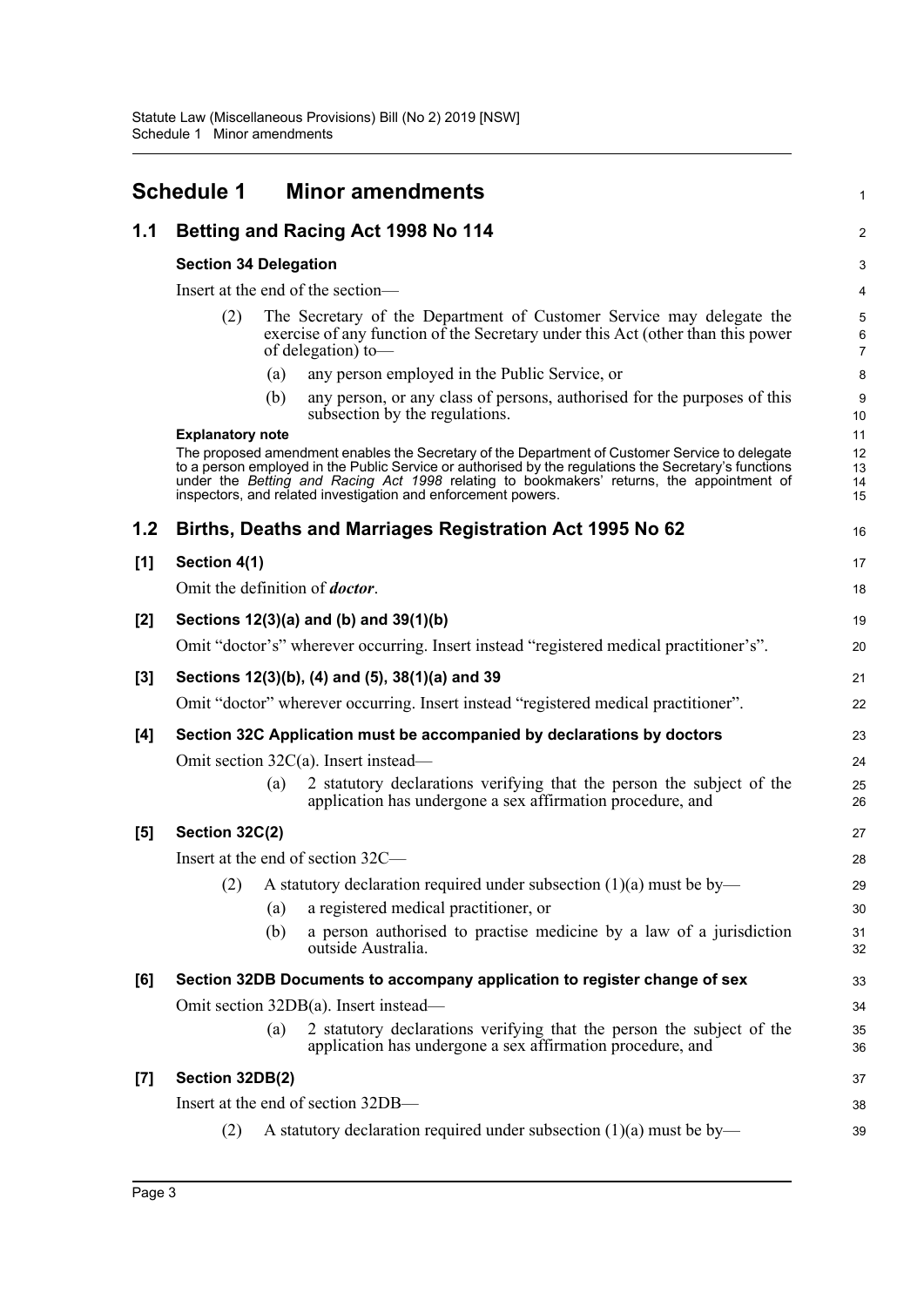|       | (a)                               | a registered medical practitioner, or                                                                                                                                                                                                                                                                                                                                          | 1                          |
|-------|-----------------------------------|--------------------------------------------------------------------------------------------------------------------------------------------------------------------------------------------------------------------------------------------------------------------------------------------------------------------------------------------------------------------------------|----------------------------|
|       | (b)                               | a person authorised to practise medicine by a law of a jurisdiction<br>outside Australia.                                                                                                                                                                                                                                                                                      | $\overline{c}$<br>3        |
|       | <b>Explanatory note</b>           |                                                                                                                                                                                                                                                                                                                                                                                | 4                          |
|       |                                   | The Births, Deaths and Marriages Registration Act 1995 defines a doctor to be "a registered medical<br>practitioner". Item [1] of the proposed amendments omits this redundant definition. Items [2] and [3]<br>replace references in that Act to "doctor" with "registered medical practitioner".                                                                             | 5<br>6<br>$\overline{7}$   |
|       |                                   | Items [4]-[7] permit overseas qualified doctors to provide the Registrar of Births, Deaths and<br>Marriages statutory declarations verifying that a person applying for the registration of the person's<br>change of sex has undergone a sex affirmation procedure. Currently, statutory declarations may only<br>be provided by Australian registered medical practitioners. | 8<br>9<br>10<br>11         |
| 1.3   |                                   | Births, Deaths and Marriages Registration Regulation 2017                                                                                                                                                                                                                                                                                                                      | 12                         |
| [1]   |                                   | Clause 10 Application to alter Register to record change of sex                                                                                                                                                                                                                                                                                                                | 13                         |
|       |                                   | Omit "section 32C(b)". Insert instead "section $32C(1)(b)$ ".                                                                                                                                                                                                                                                                                                                  | 14                         |
| $[2]$ | Clause 10(a)                      |                                                                                                                                                                                                                                                                                                                                                                                | 15                         |
|       |                                   | Omit the paragraph. Insert instead—                                                                                                                                                                                                                                                                                                                                            | 16                         |
|       | (a)                               | a signed statement by each registered medical practitioner or authorised<br>person who makes a statutory declaration under section $32C(1)(a)$ of the<br>Act declaring that the registered medical practitioner or authorised<br>person sighted proof of the identity of the person the subject of the<br>application when making the statutory declaration,                   | 17<br>18<br>19<br>20<br>21 |
| $[3]$ |                                   | Clause 11 Application to register change of sex                                                                                                                                                                                                                                                                                                                                | 22                         |
|       |                                   | Omit "section 32DB(b)". Insert instead "section 32DB(1)(b)".                                                                                                                                                                                                                                                                                                                   | 23                         |
| [4]   | Clause 11(a)                      |                                                                                                                                                                                                                                                                                                                                                                                | 24                         |
|       |                                   | Omit the paragraph. Insert instead—                                                                                                                                                                                                                                                                                                                                            | 25                         |
|       | (a)                               | a signed statement by each registered medical practitioner or authorised<br>person who makes a statutory declaration under section $32DB(1)(a)$ of<br>the Act declaring that the registered medical practitioner or authorised<br>person sighted proof of the identity of the person the subject of the<br>application when making the statutory declaration,                  | 26<br>27<br>28<br>29<br>30 |
|       | <b>Explanatory note</b>           |                                                                                                                                                                                                                                                                                                                                                                                | 31                         |
|       |                                   | The proposed amendments are consequential on proposed amendments to the Births, Deaths and<br>Marriages Registration Act 1995 made in Schedule 1.2.                                                                                                                                                                                                                            | 32<br>33                   |
| 1.4   |                                   | Children and Young Persons (Care and Protection) Act 1998 No 157                                                                                                                                                                                                                                                                                                               | 34                         |
| [1]   |                                   | Section 168 Access to personal information                                                                                                                                                                                                                                                                                                                                     | 35                         |
|       | Insert after section $168(3)$ —   |                                                                                                                                                                                                                                                                                                                                                                                | 36                         |
|       | (4)                               | This section extends to any person who was under the parental responsibility<br>of the Minister or the Secretary, however expressed, under the repealed<br>Children (Care and Protection) Act 1987, the repealed Child Welfare Act 1939<br>or any other repealed Act.                                                                                                          | 37<br>38<br>39<br>40       |
|       |                                   | Note. Under the repealed Acts, a person under the parental responsibility of the<br>Minister or the Secretary may have been referred to as a ward of the State, a person<br>under guardianship of the Minister or the Secretary or a person in foster care.                                                                                                                    | 41<br>42<br>43             |
| [2]   |                                   | <b>Section 169 Entitlement to certain documents</b>                                                                                                                                                                                                                                                                                                                            | 44                         |
|       | Insert at the end of the section- |                                                                                                                                                                                                                                                                                                                                                                                | 45                         |
|       |                                   |                                                                                                                                                                                                                                                                                                                                                                                |                            |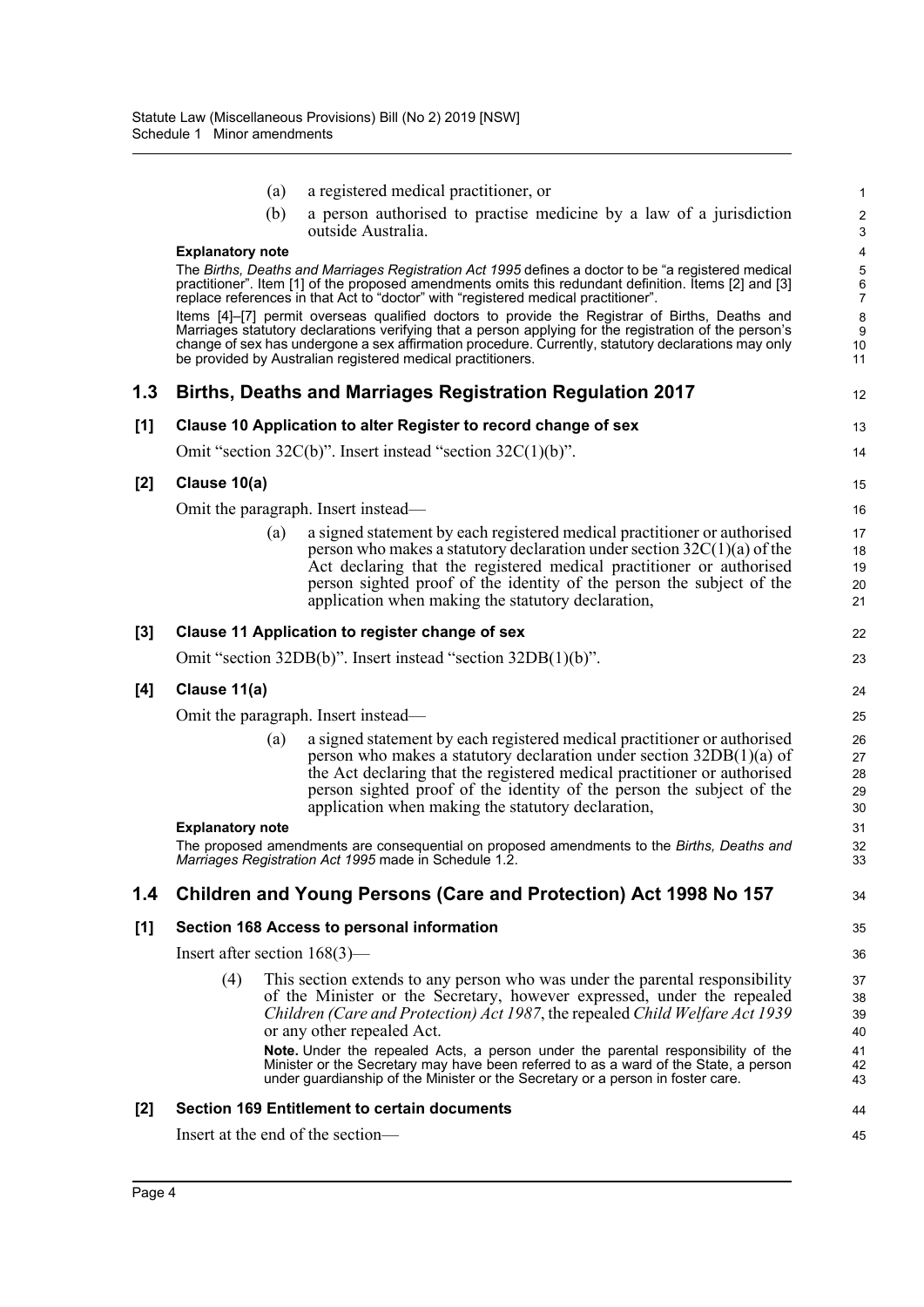|         | (2)                     | This section extends to any person who was under the parental responsibility                                                                                                                                                                                                       | $\mathbf{1}$                   |
|---------|-------------------------|------------------------------------------------------------------------------------------------------------------------------------------------------------------------------------------------------------------------------------------------------------------------------------|--------------------------------|
|         |                         | of the Minister or the Secretary, however expressed, under the repealed<br>Children (Care and Protection) Act 1987, the repealed Child Welfare Act 1939                                                                                                                            | $\boldsymbol{2}$<br>$\sqrt{3}$ |
|         |                         | or any other repealed Act.                                                                                                                                                                                                                                                         | $\overline{\mathbf{4}}$        |
|         |                         | Note. Under the repealed Acts, a person under the parental responsibility of the                                                                                                                                                                                                   | 5                              |
|         |                         | Minister or the Secretary may have been referred to as a ward of the State, a person<br>under guardianship of the Minister or the Secretary or a person in foster care.                                                                                                            | $\,6$<br>7                     |
|         | <b>Commencement</b>     |                                                                                                                                                                                                                                                                                    | 8                              |
|         |                         | The amendments to the Children and Young Persons (Care and Protection) Act 1998 commence on<br>the date of assent to this Act.                                                                                                                                                     | 9<br>10                        |
|         | <b>Explanatory note</b> |                                                                                                                                                                                                                                                                                    | 11                             |
|         |                         | The proposed amendments make it clear that any person who has left statutory out-of-home care,                                                                                                                                                                                     | 12                             |
|         |                         | regardless of the term used to describe that care or when the person left out-of-home care, is entitled<br>to access and possess personal information held by a designated agency, the person's authorised<br>carer or the Secretary of the Department of Communities and Justice. | 13<br>14<br>15                 |
| $1.5\,$ |                         | Co-operatives (Adoption of National Law) Act 2012 No 29                                                                                                                                                                                                                            | 16                             |
|         |                         | <b>Section 18 Local regulations</b>                                                                                                                                                                                                                                                | 17                             |
|         |                         | Insert at the end of section $18(2)(c)$ —                                                                                                                                                                                                                                          | 18                             |
|         |                         | , and                                                                                                                                                                                                                                                                              | 19                             |
|         |                         | (d)<br>the fees to be paid in respect of matters arising under this Act, the                                                                                                                                                                                                       | 20                             |
|         |                         | Co-operatives National Law (NSW) or the Co-operatives National                                                                                                                                                                                                                     | 21                             |
|         |                         | Regulations (NSW).                                                                                                                                                                                                                                                                 | 22                             |
|         | <b>Explanatory note</b> |                                                                                                                                                                                                                                                                                    | 23                             |
|         |                         | The proposed amendment allows the making of regulations under the Co-operatives (Adoption of<br>National Law) Act 2012 in relation to the fees payable in respect of matters arising under that Act, the                                                                           | 24<br>25                       |
|         |                         | Co-operatives National Law (NSW) and the Co-operatives National Regulations (NSW).                                                                                                                                                                                                 | 26                             |
| 1.6     |                         | Fair Trading Legislation Amendment (Reform) Act 2018 No 65                                                                                                                                                                                                                         | 27                             |
|         |                         | Schedule 8 Amendments relating to approval of forms                                                                                                                                                                                                                                | 28                             |
|         |                         | Omit "Secretary" from Schedule 8.4[2]. Insert instead "Authority".                                                                                                                                                                                                                 | 29                             |
|         | <b>Explanatory note</b> |                                                                                                                                                                                                                                                                                    | 30                             |
|         |                         | The proposed amendment transfers to the State Insurance Regulatory Authority the function of<br>approving the form of certificates of insurance and evidence of cover by alternative indemnity                                                                                     | 31                             |
|         |                         | products under the Home Building Act 1989 (which is currently conferred on the Commissioner for                                                                                                                                                                                    | 32<br>33                       |
|         | Fair Trading).          |                                                                                                                                                                                                                                                                                    | 34                             |
| 1.7     |                         | <b>Gaming and Liquor Administration Act 2007 No 91</b>                                                                                                                                                                                                                             | 35                             |
|         |                         | <b>Section 42 Service of documents on Authority</b>                                                                                                                                                                                                                                | 36                             |
|         |                         | Omit section $42(1)$ . Insert instead—                                                                                                                                                                                                                                             | 37                             |
|         | (1)                     | A document may be served on the Authority by any of the following<br>methods—                                                                                                                                                                                                      | 38<br>39                       |
|         |                         | by sending it by post to an office of the Authority,<br>(a)                                                                                                                                                                                                                        | 40                             |
|         |                         | by leaving it at the office with a person authorised in writing by the<br>(b)<br>Authority to accept service of documents on behalf of the Authority,                                                                                                                              | 41<br>42                       |
|         |                         | by sending it by means of electronic communication addressed to the<br>(c)<br>Authority at the Authority's address for service of electronic<br>communications.                                                                                                                    | 43<br>44<br>45                 |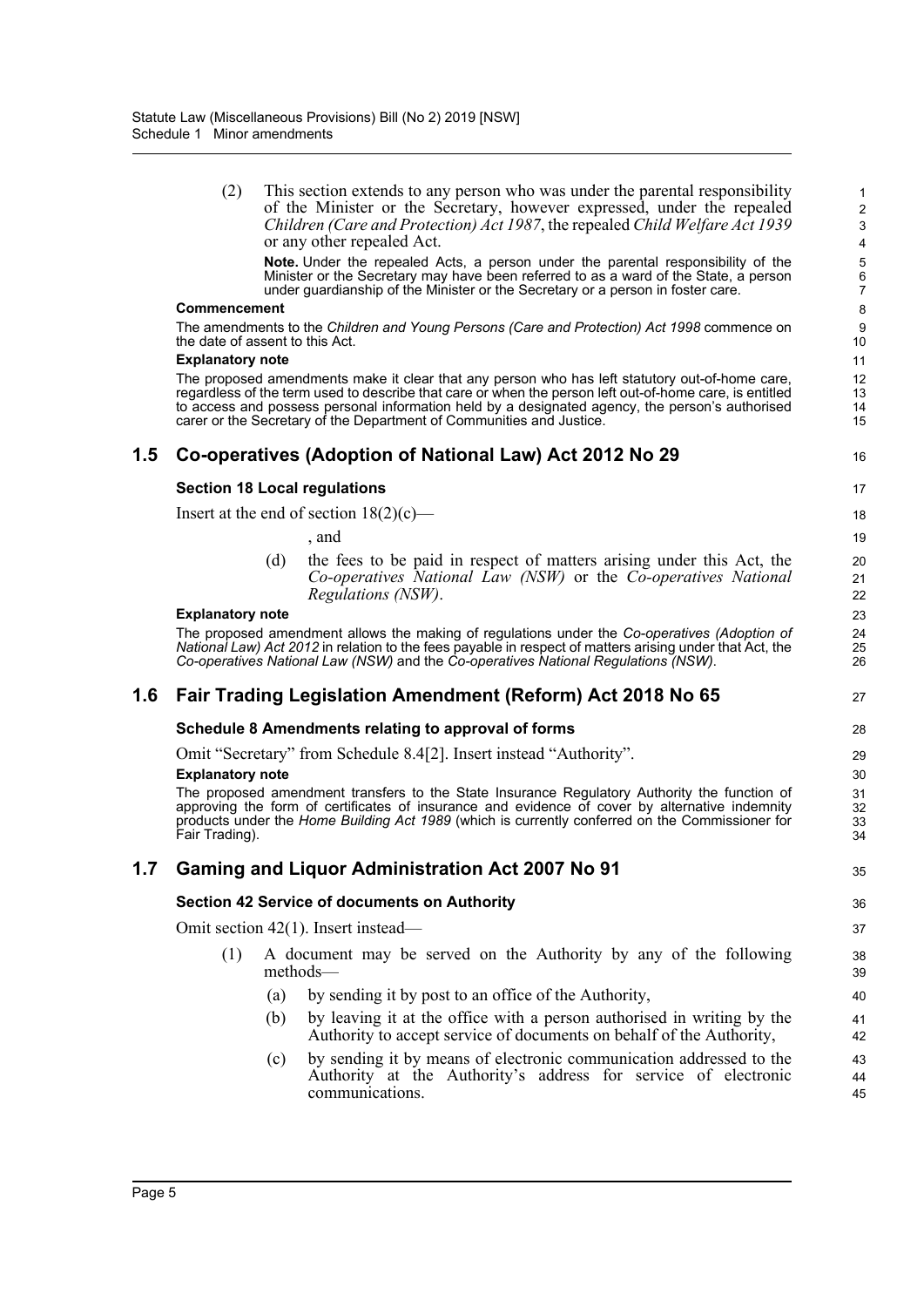|       | <b>Explanatory note</b> |     | The proposed amendment enables the service of documents on the Independent Liquor and Gaming<br>Authority to be effected by electronic communication.                                                                                                                                                                                                                                                                                                                                                  | 1<br>$\overline{c}$<br>3         |
|-------|-------------------------|-----|--------------------------------------------------------------------------------------------------------------------------------------------------------------------------------------------------------------------------------------------------------------------------------------------------------------------------------------------------------------------------------------------------------------------------------------------------------------------------------------------------------|----------------------------------|
| 1.8   |                         |     | Gaming Machines Act 2001 No 127                                                                                                                                                                                                                                                                                                                                                                                                                                                                        | 4                                |
|       |                         |     | Section 64 Declaration of approved gaming machines                                                                                                                                                                                                                                                                                                                                                                                                                                                     | 5                                |
|       |                         |     | Omit section 64(8). Insert instead—                                                                                                                                                                                                                                                                                                                                                                                                                                                                    | 6                                |
|       | (8)                     |     | If the Authority revokes the declaration of a device as an approved gaming<br>machine, the revocation does not take effect until the hotelier, club or holder<br>of the dealer's licence who is in possession of the device has been given or<br>served written notice of the revocation—                                                                                                                                                                                                              | $\overline{7}$<br>8<br>9<br>10   |
|       |                         | (a) | by post, or                                                                                                                                                                                                                                                                                                                                                                                                                                                                                            | 11                               |
|       |                         | (b) | by email to an email address specified by the hotelier, club or holder of<br>the dealer's licence for the service of the notice.                                                                                                                                                                                                                                                                                                                                                                       | 12<br>13                         |
|       | <b>Explanatory note</b> |     |                                                                                                                                                                                                                                                                                                                                                                                                                                                                                                        | 14                               |
|       |                         |     | The proposed amendment enables the service of written notices of revocation of the declaration of a<br>device as an approved gaming machine on the hotelier, club or holder of the dealer's licence who is<br>in possession of the device to be effected by email.                                                                                                                                                                                                                                     | 15<br>16<br>17                   |
| 1.9   |                         |     | Hairdressers Act 2003 No 62                                                                                                                                                                                                                                                                                                                                                                                                                                                                            | 18                               |
|       |                         |     | Section 7 Information and documents may be required                                                                                                                                                                                                                                                                                                                                                                                                                                                    | 19                               |
|       |                         |     | Omit section $7(3)$ . Insert instead—                                                                                                                                                                                                                                                                                                                                                                                                                                                                  | 20                               |
|       | (3)                     |     | In this section-                                                                                                                                                                                                                                                                                                                                                                                                                                                                                       | 21                               |
|       |                         |     | <i>authorised officer</i> means an investigator appointed under section 18 of the<br>Fair Trading Act 1987 or an officer of a Government Department who is<br>authorised by the Minister for the purposes of this section.                                                                                                                                                                                                                                                                             | 22<br>23<br>24                   |
|       | <b>Explanatory note</b> |     | The proposed amendment amends the definition of <b>authorised officer</b> to include an investigator<br>appointed under the Fair Trading Act 1987, to enable an investigator to require, by notice, an<br>individual to give information or documents under the <i>Hairdressers Act 2003</i> .                                                                                                                                                                                                         | 25<br>26<br>27<br>28             |
|       |                         |     | 1.10 Housing Act 2001 No 52                                                                                                                                                                                                                                                                                                                                                                                                                                                                            | 29                               |
| [1]   |                         |     | <b>Section 63 Housing Account</b>                                                                                                                                                                                                                                                                                                                                                                                                                                                                      | 30                               |
|       |                         |     | Omit "the Department or" wherever occurring in section $63(2)(a)$ and (d).                                                                                                                                                                                                                                                                                                                                                                                                                             | 31                               |
| [2]   | Section 63(3)           |     |                                                                                                                                                                                                                                                                                                                                                                                                                                                                                                        | 32                               |
|       |                         |     | Omit "the Department and the Corporation to exercise their functions".                                                                                                                                                                                                                                                                                                                                                                                                                                 | 33                               |
|       |                         |     | Insert instead "the Corporation to exercise its functions".                                                                                                                                                                                                                                                                                                                                                                                                                                            | 34                               |
| $[3]$ | Section 63(4)           |     |                                                                                                                                                                                                                                                                                                                                                                                                                                                                                                        | 35                               |
|       |                         |     | Omit "the Department". Instead instead "the Corporation".                                                                                                                                                                                                                                                                                                                                                                                                                                              | 36                               |
|       | <b>Explanatory note</b> |     |                                                                                                                                                                                                                                                                                                                                                                                                                                                                                                        | 37                               |
|       | Deposits Account.       |     | The proposed amendments to the <i>Housing Act 2001</i> ensure that only amounts advanced by the<br>Treasurer or appropriated for the purposes of the New South Wales Land and Housing Corporation<br>are required to be directed to the Housing Account (and not all amounts so advanced or appropriated<br>for the purposes of the Department of Communities and Justice). This reflects the current<br>administrative and financial arrangements relating to the Housing Account held in the Special | 38<br>39<br>40<br>41<br>42<br>43 |
|       |                         |     |                                                                                                                                                                                                                                                                                                                                                                                                                                                                                                        |                                  |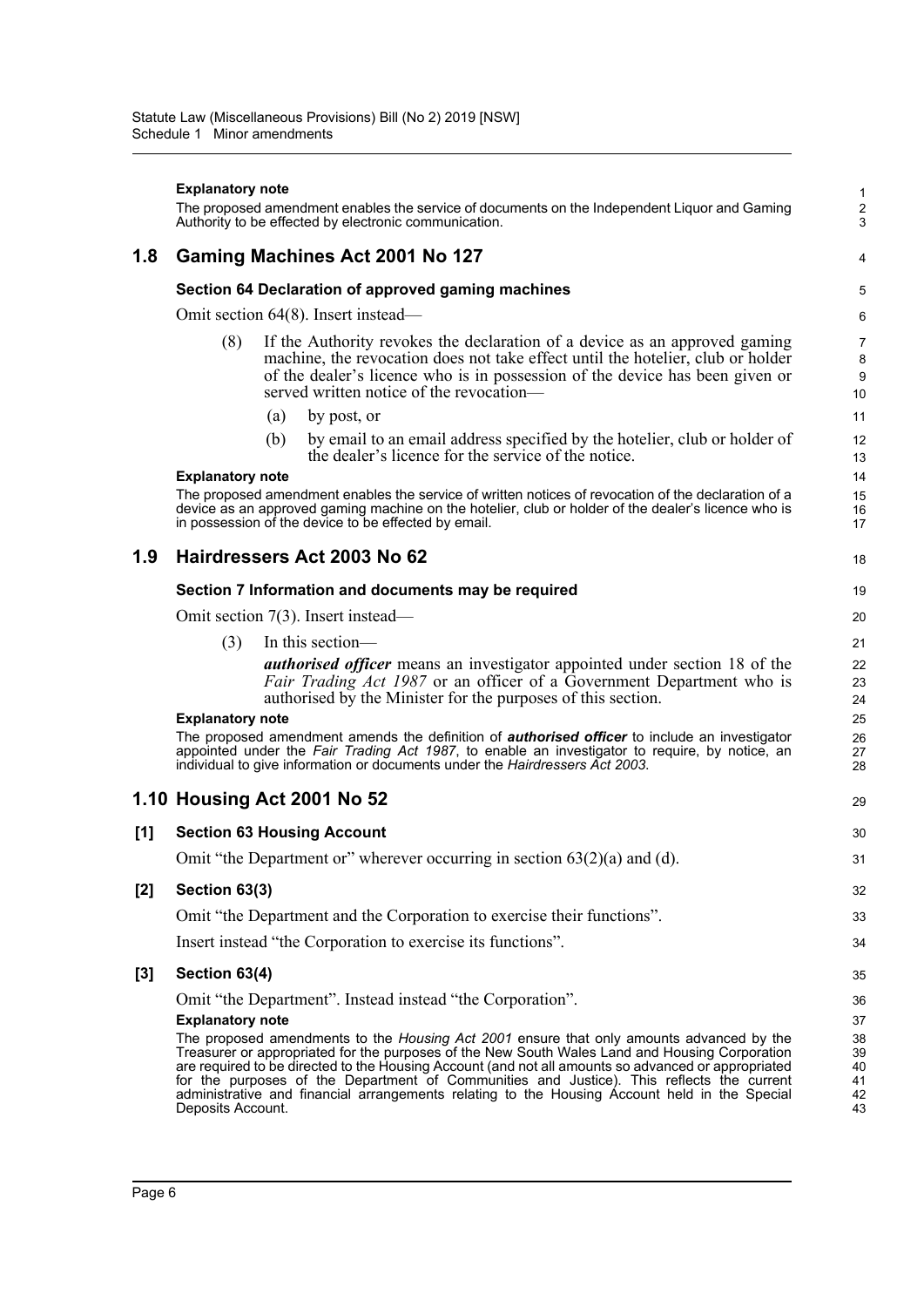|       | 1.11 Independent Commission Against Corruption Act 1988 No 35                                                                                                                                                                                                                                                                                                                                                                 | 1                             |
|-------|-------------------------------------------------------------------------------------------------------------------------------------------------------------------------------------------------------------------------------------------------------------------------------------------------------------------------------------------------------------------------------------------------------------------------------|-------------------------------|
|       | Section 52 Legal and financial assistance for witness                                                                                                                                                                                                                                                                                                                                                                         | $\boldsymbol{2}$              |
|       | Omit "Director-General of the Attorney General's Department" from section 52(5).                                                                                                                                                                                                                                                                                                                                              | 3                             |
|       | Insert instead "Secretary, a Deputy Secretary or the General Counsel of the Department of<br>Communities and Justice".<br><b>Explanatory note</b><br>The proposed amendment allows the Attorney General to delegate functions relating to the approval                                                                                                                                                                        | 4<br>5<br>6<br>$\overline{7}$ |
|       | of an application by a witness for financial or legal assistance under section 52 of the Independent<br>Commission Against Corruption Act 1988 to the Secretary, a Deputy Secretary or the General<br>Counsel of the Department of Communities and Justice. Currently, the functions may only be<br>delegated to the Secretary.                                                                                               | 8<br>9<br>10<br>11            |
|       | 1.12 Independent Pricing and Regulatory Tribunal Act 1992 No 39                                                                                                                                                                                                                                                                                                                                                               | 12                            |
| [1]   | Section 13 Investigations and reports by Tribunal-general                                                                                                                                                                                                                                                                                                                                                                     | 13                            |
|       | Omit "newspaper circulating in the State" from section $13(2)$ .                                                                                                                                                                                                                                                                                                                                                              | 14                            |
|       | Insert instead "manner that the Tribunal is satisfied is likely to bring the notice to the<br>attention of members of the public generally".                                                                                                                                                                                                                                                                                  | 15<br>16                      |
| [2]   | Section 19 Reports to be made public                                                                                                                                                                                                                                                                                                                                                                                          | 17                            |
|       | Omit section 19(4).                                                                                                                                                                                                                                                                                                                                                                                                           | 18                            |
| $[3]$ | <b>Section 21 Hearings in investigations</b>                                                                                                                                                                                                                                                                                                                                                                                  | 19                            |
|       | Omit "by advertisement published in a newspaper circulating in the State" from section<br>$21(3)$ .                                                                                                                                                                                                                                                                                                                           | 20<br>21                      |
|       | Insert instead "in a manner that the Tribunal is satisfied is likely to bring the notice to the<br>attention of members of the public generally".                                                                                                                                                                                                                                                                             | 22<br>23                      |
|       | <b>Explanatory note</b><br>Items [1] and [3] of the proposed amendments replace the existing requirement for the Independent                                                                                                                                                                                                                                                                                                  | 24<br>25                      |
|       | Pricing and Regulatory Tribunal (the <i>Tribunal</i> ) to give notice in a newspaper of certain investigations<br>and associated hearings with the requirement to publish those notices in a manner that the Tribunal<br>is satisfied is likely to bring those notices to the attention of members of the public generally. The<br>amendments reflect recent reforms of notification requirements across the statute book.    | 26<br>27<br>28<br>29          |
|       | Item [2] removes the requirement for copies of certain reports to be made available for sale at the<br>principal office of the Government Information Service (which is no longer operational). The Tribunal's<br>reports are available free of charge on its website.                                                                                                                                                        | 30<br>31<br>32                |
|       | 1.13 Law Enforcement Conduct Commission Act 2016 No 61                                                                                                                                                                                                                                                                                                                                                                        | 33                            |
|       | Section 77 Legal and financial assistance for witness                                                                                                                                                                                                                                                                                                                                                                         | 34                            |
|       | Insert ", a Deputy Secretary or the General Counsel" after "the Secretary" in section 77(5).                                                                                                                                                                                                                                                                                                                                  | 35                            |
|       | <b>Explanatory note</b>                                                                                                                                                                                                                                                                                                                                                                                                       | 36                            |
|       | The proposed amendment allows the Attorney General to delegate functions relating to the approval<br>of an application by a witness for financial or legal assistance under section 77 of the Law<br>Enforcement Conduct Commission Act 2016 to the Secretary, a Deputy Secretary or the General<br>Counsel of the Department of Communities and Justice. Currently, the functions may only be<br>delegated to the Secretary. | 37<br>38<br>39<br>40<br>41    |
|       | 1.14 Ombudsman Act 1974 No 68                                                                                                                                                                                                                                                                                                                                                                                                 | 42                            |
| [1]   | <b>Section 6 Office of Ombudsman</b>                                                                                                                                                                                                                                                                                                                                                                                          | 43                            |
|       | Omit section $6(3)(a)$ and (b). Insert instead—                                                                                                                                                                                                                                                                                                                                                                               | 44                            |
|       |                                                                                                                                                                                                                                                                                                                                                                                                                               |                               |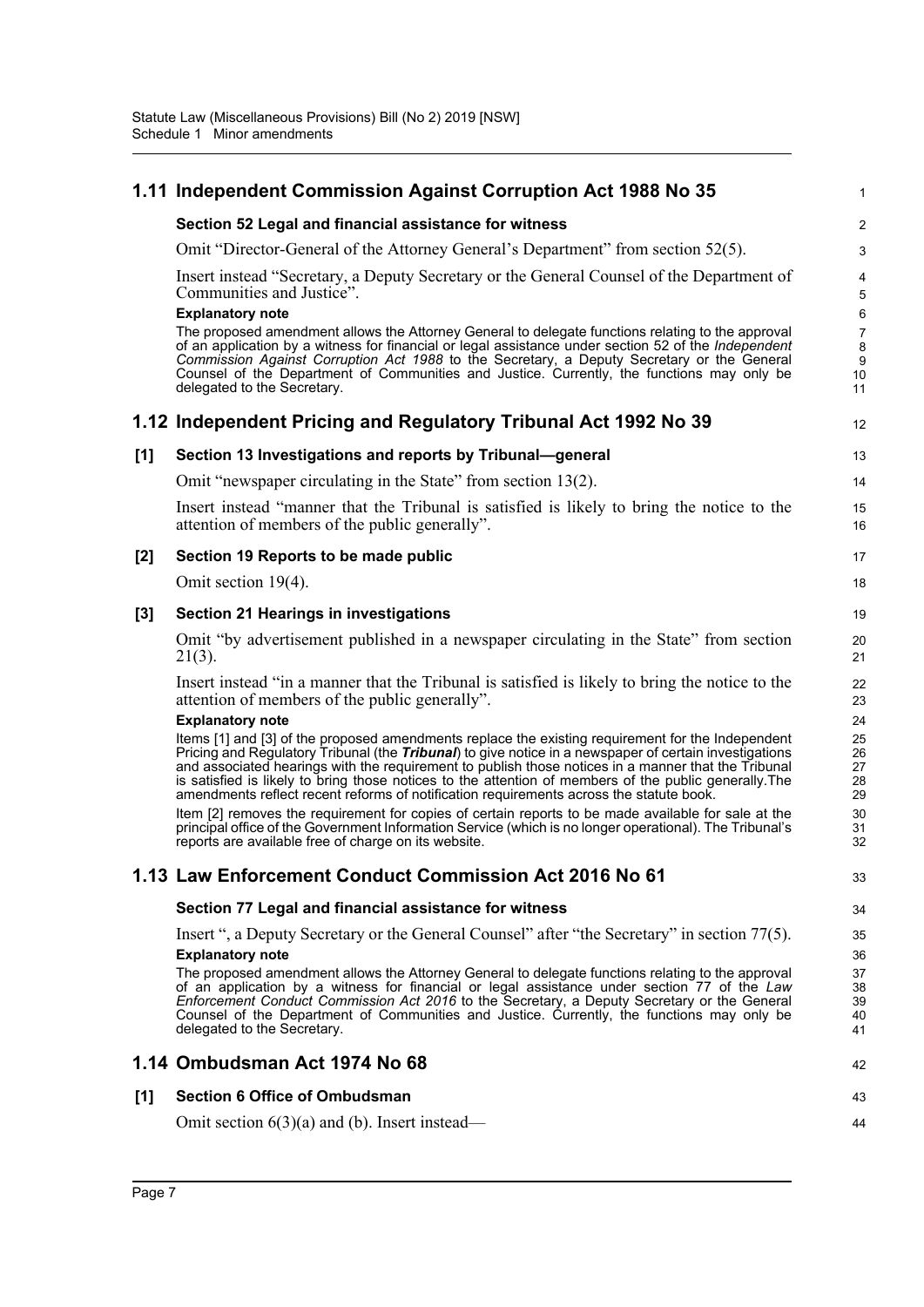|       | (a)                          | is a member of the Legislative Council or the Legislative Assembly, or                                                                                                                                                                                                                                                                                                                                    | $\mathbf{1}$               |
|-------|------------------------------|-----------------------------------------------------------------------------------------------------------------------------------------------------------------------------------------------------------------------------------------------------------------------------------------------------------------------------------------------------------------------------------------------------------|----------------------------|
|       | (b)                          | is a member of a House of Parliament of another State or of the<br>Commonwealth.                                                                                                                                                                                                                                                                                                                          | $\overline{2}$<br>3        |
| $[2]$ | Section $6(4)(a)$            |                                                                                                                                                                                                                                                                                                                                                                                                           | 4                          |
|       | Omit the paragraph.          |                                                                                                                                                                                                                                                                                                                                                                                                           | 5                          |
| $[3]$ |                              | Section 35 Ombudsman, officer or expert as witness                                                                                                                                                                                                                                                                                                                                                        | 6                          |
|       |                              | Omit "21A" from section 35(2)(a). Insert instead "19A, 19B, 19C, 21C".                                                                                                                                                                                                                                                                                                                                    | $\overline{7}$             |
| [4]   |                              | <b>Schedule 2 Savings and transitional provisions</b>                                                                                                                                                                                                                                                                                                                                                     | 8                          |
|       | Insert after clause $6-$     |                                                                                                                                                                                                                                                                                                                                                                                                           | 9                          |
|       | 7                            | Statute Law (Miscellaneous Provisions) Act (No 2) 2019                                                                                                                                                                                                                                                                                                                                                    | 10                         |
|       |                              | Section 6, as amended by the Statute Law (Miscellaneous Provisions) Act (No<br>2) 2019, extends to the person who held office as Ombudsman immediately<br>before the commencement of the amendment.                                                                                                                                                                                                       | 11<br>12<br>13             |
|       | <b>Explanatory note</b>      | Items [1] and [2] of the proposed amendments remove the requirement for the Ombudsman to be                                                                                                                                                                                                                                                                                                               | 14<br>15                   |
|       |                              | under 65 years of age. Item [4] extends those amendments to the existing Ombudsman.                                                                                                                                                                                                                                                                                                                       | 16                         |
|       | a cross-reference.           | Item [3] extends a provision that makes the Ombudsman competent and compellable to give evidence<br>or produce documents in certain legal proceedings to include proceedings relating to the<br>unauthorised publication of evidence or prejudicial disclosure of information during investigations by<br>the Ombudsman. Generally, the Ombudsman is not competent or compellable. Item [3] also corrects | 17<br>18<br>19<br>20<br>21 |
|       |                              | 1.15 Passenger Transport Act 2014 No 46                                                                                                                                                                                                                                                                                                                                                                   | 22                         |
|       |                              | <b>Schedule 4 Amendment of Acts</b>                                                                                                                                                                                                                                                                                                                                                                       | 23                         |
|       |                              | Omit Schedule 4.12[22]. Insert instead—                                                                                                                                                                                                                                                                                                                                                                   | 24                         |
|       | $[22]$                       | Schedule 1, clause 8                                                                                                                                                                                                                                                                                                                                                                                      | 25                         |
|       |                              | Omit the clause.                                                                                                                                                                                                                                                                                                                                                                                          | 26                         |
|       | <b>Commencement</b>          | The amendment to the Passenger Transport Act 2014 commences on the date of assent to this Act.                                                                                                                                                                                                                                                                                                            | 27<br>28                   |
|       |                              |                                                                                                                                                                                                                                                                                                                                                                                                           |                            |
|       | <b>Explanatory note</b>      |                                                                                                                                                                                                                                                                                                                                                                                                           | 29                         |
|       |                              | The proposed amendment is consequential on the proposed amendment to the Transport<br>Administration Act 1988 made in Schedule 1.25.                                                                                                                                                                                                                                                                      | 30<br>31                   |
|       |                              | 1.16 Public Lotteries Act 1996 No 86                                                                                                                                                                                                                                                                                                                                                                      | 32                         |
| [1]   | <b>Section 81 Delegation</b> |                                                                                                                                                                                                                                                                                                                                                                                                           | 33                         |
|       |                              | Insert at the end of the section-                                                                                                                                                                                                                                                                                                                                                                         | 34                         |
|       | (2)                          | The Secretary of the Department of Customer Service may delegate the<br>exercise of any function of the Secretary under this Act (other than this power<br>of delegation) to-                                                                                                                                                                                                                             | 35<br>36<br>37             |
|       | (a)                          | any person employed in the Public Service, or                                                                                                                                                                                                                                                                                                                                                             | 38                         |
|       | (b)                          | any person, or any class of persons, authorised for the purposes of this<br>subsection by the regulations.                                                                                                                                                                                                                                                                                                | 39<br>40                   |
| [2]   |                              | <b>Section 82 Service of documents</b>                                                                                                                                                                                                                                                                                                                                                                    | 41                         |
|       |                              | Insert at the end of section $82(1)(d)$ —                                                                                                                                                                                                                                                                                                                                                                 | 42                         |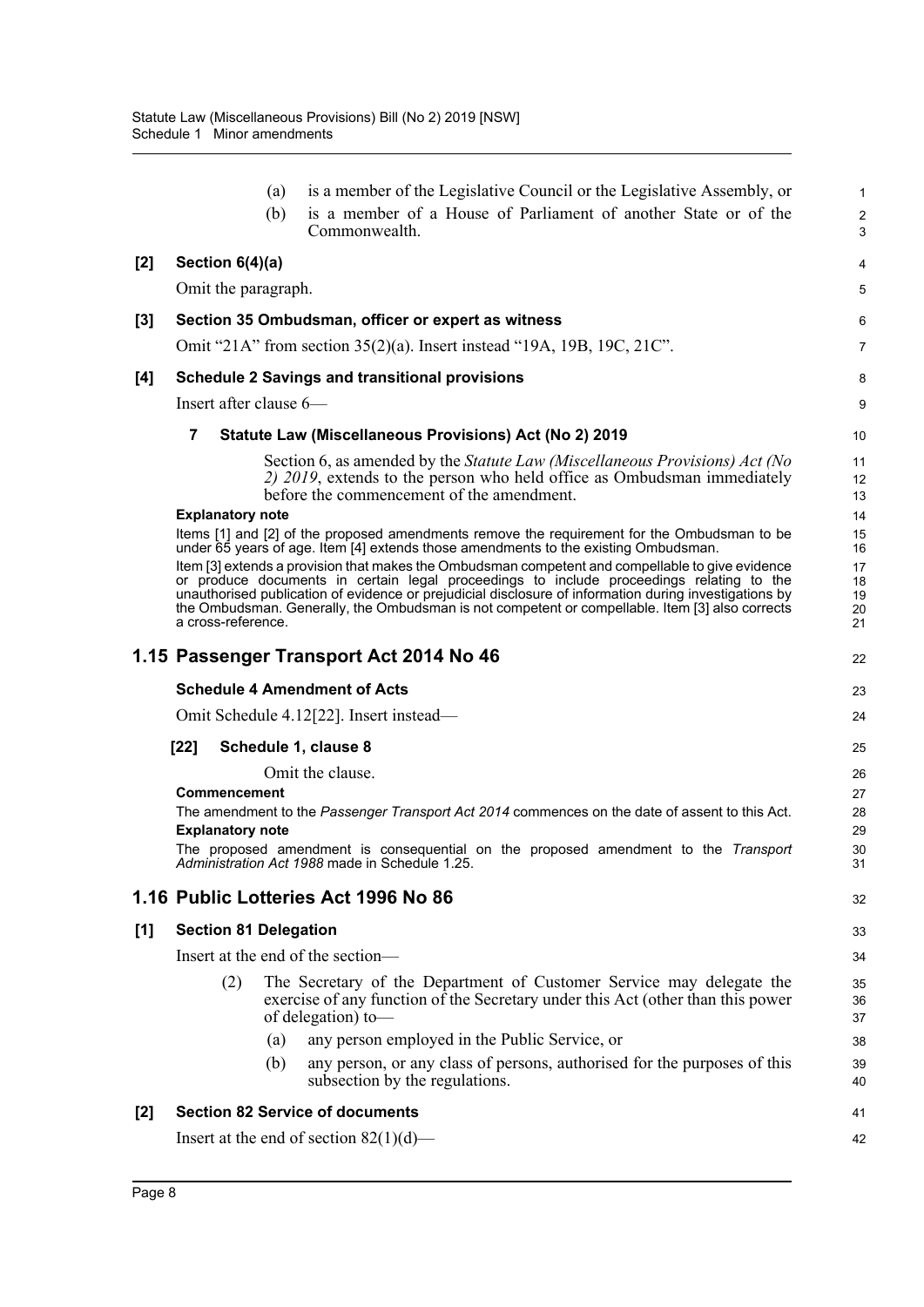, or

(e) by email to an email address specified by the person for the service of documents of that kind.

1  $\overline{2}$ 3

16 17

#### **[3] Section 82(2)(c)**

Insert at the end of section  $82(2)(b)$ —

, or

(c) by email to an email address specified by the corporation for the service of documents of that kind.

#### **Explanatory note**

Item [1] of the proposed amendments enables the Secretary of the Department of Customer Service to delegate to a person employed in the Public Service or authorised by the regulations the Secretary's functions under the *Public Lotteries Act 1996* of appointing inspectors for the purposes of the Act and related investigation and enforcement powers.

Items [2] and [3] enable the service of documents on persons (including corporations) to be effected by email

### **1.17 Public Works and Procurement Act 1912 No 45 (as amended by Public Works and Procurement Amendment (Enforcement) Act 2018)**

#### **Section 176F Compensation for contravention**

Omit ", expression of interest or request for tender" from paragraph (a) of the definition of *procurement process expenditure* in section 176F(5).

Insert instead "or expression of interest".

#### **Commencement**

The amendment to the *Public Works and Procurement Act 1912* commences or is taken to have commenced on the commencement of Schedule 1[6] to the *Public Works and Procurement Amendment (Enforcement) Act 2018*.

#### **Explanatory note**

The proposed amendment removes the reference to a "request for tender" from the definition of *procurement process expenditure* that is to be inserted by the *Public Works and Procurement Amendment (Enforcement) Act 2018* into the *Public Works and Procurement Act 1912* (being certain costs incurred by a participant in a procurement process carried out by a government agency). The reference is unnecessary because the costs of preparing a request for tender are incurred by the government agency carrying out the procurement process rather than participants in the procurement process.

### **1.18 Registered Clubs Act 1976 No 31**

#### **[1] Section 35A Secretary may carry out inquiries and investigations** Omit section 35A(1). Insert instead— (1) The Secretary may carry out such investigations and inquiries as the Secretary considers necessary in connection with— (a) a complaint or proposed complaint under Part 6A in relation to the secretary, or a member of the governing body, of a registered club, or (b) compliance with the provisions of Part 4A (including the provisions of the Registered Clubs Accountability Code) by a registered club or member of the governing body or employee of a registered club. **[2] Section 71 Service of notices** Omit section 71(1). Insert instead— 34 35 36 37 38 39 40 41 42 43 44 45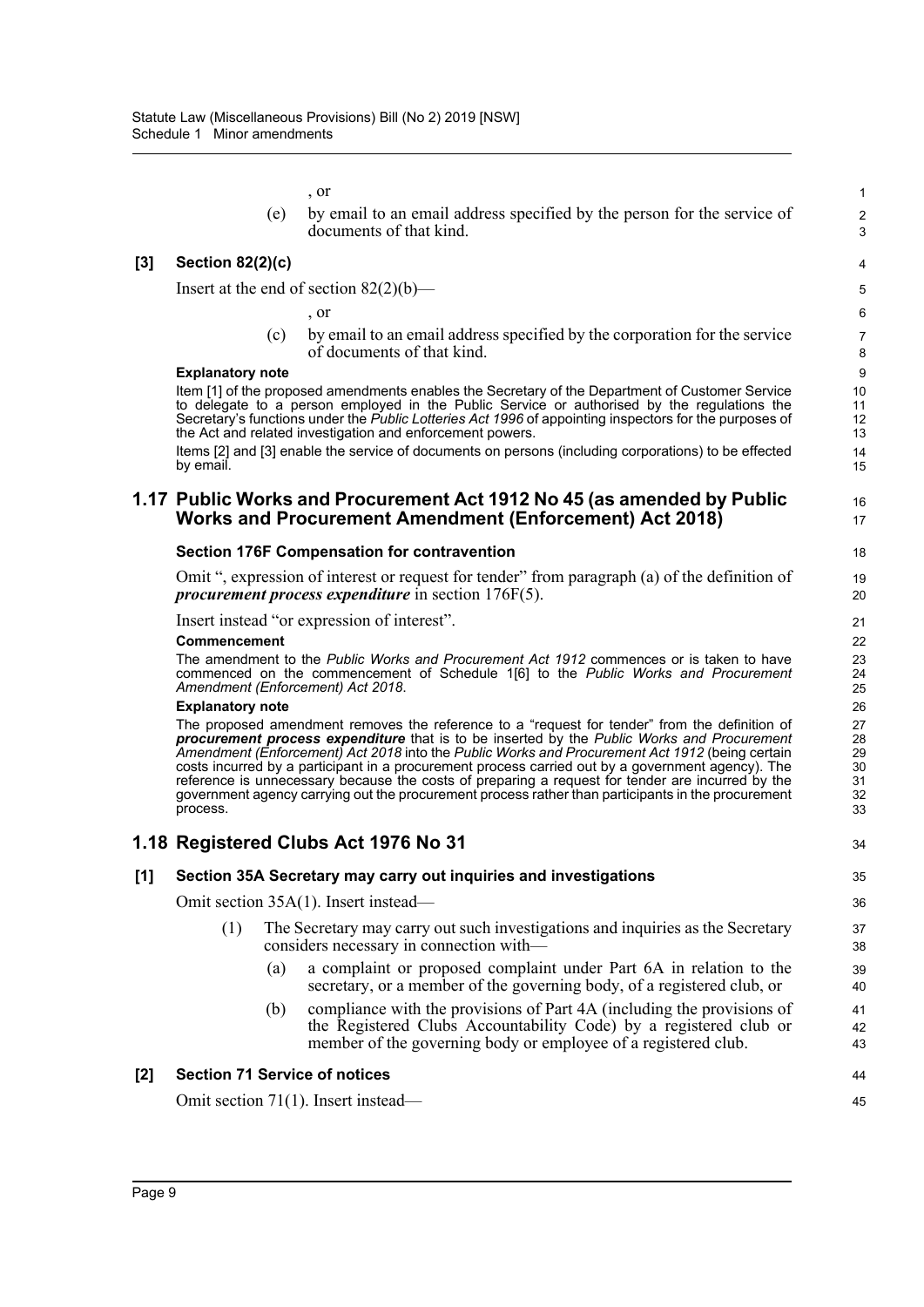|     | (1)                              |             | Any notice or other instrument to be served on a registered club under this Act<br>may be served by any of the following methods—                                                                                                                                                                                                                                                                                                                                                                                                                                                         | $\mathbf{1}$<br>$\overline{c}$   |
|-----|----------------------------------|-------------|-------------------------------------------------------------------------------------------------------------------------------------------------------------------------------------------------------------------------------------------------------------------------------------------------------------------------------------------------------------------------------------------------------------------------------------------------------------------------------------------------------------------------------------------------------------------------------------------|----------------------------------|
|     |                                  | (a)         | by leaving it with the secretary of the club, a member of the governing<br>body or of a committee of the club or a person who is apparently an<br>employee of the club at the premises of the club,                                                                                                                                                                                                                                                                                                                                                                                       | 3<br>4<br>5                      |
|     |                                  | (b)         | by affixing it to a conspicuous part of the premises of the club,                                                                                                                                                                                                                                                                                                                                                                                                                                                                                                                         | 6                                |
|     |                                  | (c)         | by email to an email address specified by the registered club for the<br>service of notices or other instruments of that kind.                                                                                                                                                                                                                                                                                                                                                                                                                                                            | $\overline{7}$<br>8              |
|     | <b>Explanatory note</b>          |             |                                                                                                                                                                                                                                                                                                                                                                                                                                                                                                                                                                                           | 9                                |
|     |                                  |             | Item [1] of the proposed amendments makes it clear that the Secretary of the Department of Customer<br>Service may continue to carry on investigations and inquiries in connection with a complaint or<br>proposed complaint in relation to the secretary, or a member of the governing body, of a registered<br>club after the Secretary has ascertained that a complaint should be made to the Independent Liquor<br>and Gaming Authority under Part 6A of the Registered Clubs Act 1976.<br>Item [2] enables the service of notices on registered clubs to be effected electronically. | 10<br>11<br>12<br>13<br>14<br>15 |
|     |                                  |             | 1.19 Residential Tenancies Amendment (Review) Act 2018 No 58                                                                                                                                                                                                                                                                                                                                                                                                                                                                                                                              | 16                               |
|     |                                  |             |                                                                                                                                                                                                                                                                                                                                                                                                                                                                                                                                                                                           |                                  |
| [1] |                                  |             | Schedule 1 Amendment of Residential Tenancies Act 2010 No 42                                                                                                                                                                                                                                                                                                                                                                                                                                                                                                                              | 17                               |
|     | <i>metered</i> in Schedule 1[1]. |             | Insert "(if any)" after "regulations" in paragraph (a) of the proposed definition of <b><i>separately</i></b>                                                                                                                                                                                                                                                                                                                                                                                                                                                                             | 18<br>19                         |
| [2] | Schedule 1[18]                   |             |                                                                                                                                                                                                                                                                                                                                                                                                                                                                                                                                                                                           | 20                               |
|     | $65C(2)(d)$ .                    |             | Insert "(if any)" after "fee" wherever occurring in proposed sections $65B(2)(d)$ and                                                                                                                                                                                                                                                                                                                                                                                                                                                                                                     | 21<br>22                         |
|     | <b>Explanatory note</b>          |             |                                                                                                                                                                                                                                                                                                                                                                                                                                                                                                                                                                                           | 23                               |
|     | $Act$ ).                         |             | Item [1] of the proposed amendments makes it clear that the regulations need not prescribe any<br>Australian Standard dealing with electrical, gas, oil or water metering equipment for the purposes of<br>the definition of separately metered proposed to be inserted into the Residential Tenancies Act 2010<br>(the principal Act) by the Residential Tenancies Amendment (Review) Act 2018 (the amending                                                                                                                                                                             | 24<br>25<br>26<br>27<br>28       |
|     | by the amending Act.             |             | Item [2] makes it clear that the regulations need not prescribe an application fee for an application to<br>the Commissioner for Fair Trading to investigate alleged damage to premises by a tenant or an<br>alleged breach by a landlord of the landlord's obligation to provide and maintain premises in a<br>reasonable state of repair under sections 65B and 65C proposed to be inserted into the principal Act                                                                                                                                                                      | 29<br>30<br>31<br>32<br>33       |
|     |                                  |             | 1.20 Road Transport Act 2013 No 18                                                                                                                                                                                                                                                                                                                                                                                                                                                                                                                                                        | 34                               |
| [1] | <b>Section 82 Definitions</b>    |             |                                                                                                                                                                                                                                                                                                                                                                                                                                                                                                                                                                                           | 35                               |
|     |                                  |             | Omit the definition of <i>former written-off light vehicle</i> . Insert in alphabetical order-<br>inspected written-off light vehicle has the meaning given by section 83(1).                                                                                                                                                                                                                                                                                                                                                                                                             | 36<br>37                         |
| [2] |                                  |             | Section 83 NSW written-off light vehicles register                                                                                                                                                                                                                                                                                                                                                                                                                                                                                                                                        | 38                               |
|     |                                  |             | Omit "former written-off light vehicles" from section 83(1)(b).                                                                                                                                                                                                                                                                                                                                                                                                                                                                                                                           | 39                               |
|     |                                  |             | Insert instead "inspected written-off light vehicles".                                                                                                                                                                                                                                                                                                                                                                                                                                                                                                                                    | 40                               |
| [3] | <b>Section 104A Definitions</b>  |             |                                                                                                                                                                                                                                                                                                                                                                                                                                                                                                                                                                                           | 41                               |
|     |                                  |             | Omit the definition of <i>former written-off heavy vehicle</i> . Insert in alphabetical order—                                                                                                                                                                                                                                                                                                                                                                                                                                                                                            | 42                               |
|     |                                  | $104B(1)$ . | inspected written-off heavy vehicle has the meaning given by section                                                                                                                                                                                                                                                                                                                                                                                                                                                                                                                      | 43<br>44                         |
|     |                                  |             |                                                                                                                                                                                                                                                                                                                                                                                                                                                                                                                                                                                           |                                  |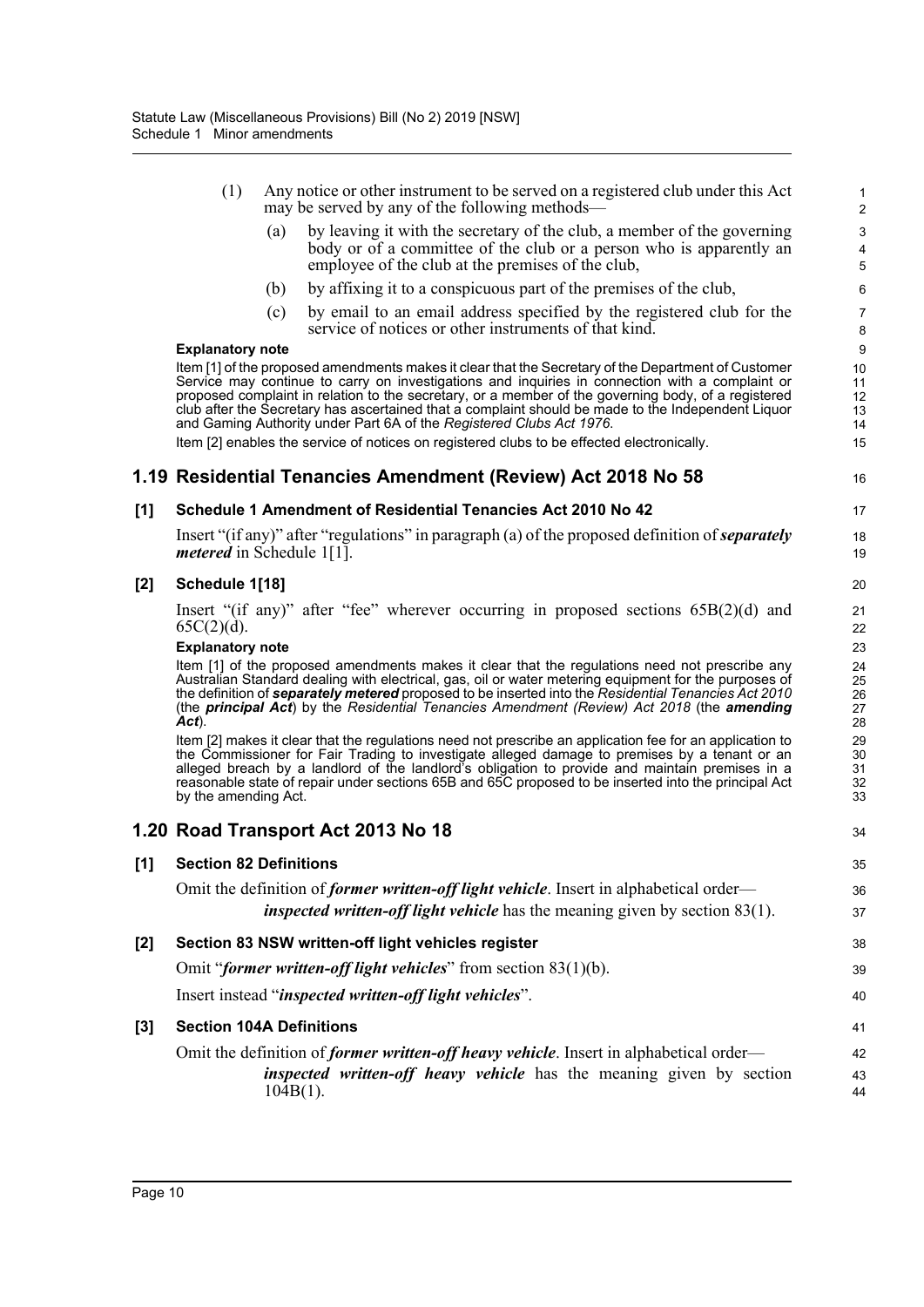| [4] |           |                         | Section 104B NSW written-off heavy vehicles register                                                                                                                                                                                                                                                                                                                      | 1                             |  |  |  |  |
|-----|-----------|-------------------------|---------------------------------------------------------------------------------------------------------------------------------------------------------------------------------------------------------------------------------------------------------------------------------------------------------------------------------------------------------------------------|-------------------------------|--|--|--|--|
|     |           |                         | Omit "former written-off heavy vehicles" from section $104B(1)(c)$ .                                                                                                                                                                                                                                                                                                      | 2                             |  |  |  |  |
|     |           |                         | Insert instead "inspected written-off heavy vehicles".                                                                                                                                                                                                                                                                                                                    | 3                             |  |  |  |  |
|     |           | <b>Explanatory note</b> |                                                                                                                                                                                                                                                                                                                                                                           |                               |  |  |  |  |
|     |           | jurisdictions.          | The proposed amendments replace references in the Road Transport Act 2013 to "former" written-off<br>light and heavy vehicles with "inspected" written-off light and heavy vehicles to make the language of<br>that Act consistent with the language commonly used in the motor vehicle repair industry and in other                                                      | 5<br>6<br>$\overline{7}$<br>8 |  |  |  |  |
|     |           |                         | 1.21 Surveying and Spatial Information Act 2002 No 83                                                                                                                                                                                                                                                                                                                     | 9                             |  |  |  |  |
|     |           |                         | <b>Section 3 Definitions</b>                                                                                                                                                                                                                                                                                                                                              | 10                            |  |  |  |  |
|     |           | section $3(1)$ .        | Omit the definitions of <i>Australian Height Datum</i> and <i>Geocentric Datum of Australia</i> from                                                                                                                                                                                                                                                                      | 11<br>12                      |  |  |  |  |
|     |           |                         | Insert instead, respectively—                                                                                                                                                                                                                                                                                                                                             | 13                            |  |  |  |  |
|     |           |                         | <b>Australian Height Datum</b> means the datum surface prescribed by the<br>regulations for the purposes of this definition.                                                                                                                                                                                                                                              | 14<br>15                      |  |  |  |  |
|     |           |                         | <b>Geocentric Datum of Australia</b> means the datum surface prescribed by the<br>regulations for the purposes of this definition.                                                                                                                                                                                                                                        | 16<br>17                      |  |  |  |  |
|     |           | Commencement            |                                                                                                                                                                                                                                                                                                                                                                           | 18                            |  |  |  |  |
|     |           | <b>Explanatory note</b> | The amendment to the Surveying and Spatial Information Act 2002 commences on 1 January 2020.                                                                                                                                                                                                                                                                              | 19<br>20                      |  |  |  |  |
|     |           |                         | The proposed amendment enables the datum surfaces on which the definitions of Australian Height<br>Datum and Geocentric Datum of Australia rely to be prescribed by the regulations to enable those<br>definitions to be readily updated to maintain consistency with national standards as determined from                                                               | 21<br>22<br>23                |  |  |  |  |
|     |           | time to time.           |                                                                                                                                                                                                                                                                                                                                                                           | 24                            |  |  |  |  |
|     |           |                         | 1.22 Surveying and Spatial Information Regulation 2017                                                                                                                                                                                                                                                                                                                    | 25                            |  |  |  |  |
|     |           |                         | Clauses 5A and 5B                                                                                                                                                                                                                                                                                                                                                         | 26                            |  |  |  |  |
|     |           |                         | Insert after clause 5-                                                                                                                                                                                                                                                                                                                                                    | 27                            |  |  |  |  |
|     | <b>5A</b> |                         | <b>Australian Height Datum</b>                                                                                                                                                                                                                                                                                                                                            | 28                            |  |  |  |  |
|     |           |                         | For the purposes of the definition of <i>Australian Height Datum</i> in section $3(1)$<br>of the Act, the datum surface approximating mean sea level that was adopted<br>by the National Mapping Council of Australia in May 1971 is prescribed.                                                                                                                          | 29<br>30<br>31                |  |  |  |  |
|     | 5Β        |                         | <b>Geocentric Datum of Australia</b>                                                                                                                                                                                                                                                                                                                                      | 32                            |  |  |  |  |
|     |           | (1)                     | For the purposes of the definition of <i>Geocentric Datum of Australia</i> in section<br>3(1) of the Act, the datum surface approximating the shape of the earth's<br>surface defined by the reference frame designated under the National<br>Measurement (Recognized-Value Standard of Measurement of Position)<br>Determination 2017 of the Commonwealth is prescribed. | 33<br>34<br>35<br>36<br>37    |  |  |  |  |
|     |           |                         | designated<br><b>Note: The</b><br>frame<br>in<br>the<br>National<br>reference<br>Measurement<br>(Recognized-Value Standard of Measurement of Position) Determination 2017 of the<br>Commonwealth is Geocentric Datum of Australia 2020 (GDA2020) at the Reference<br>Epoch of 2020.0.                                                                                     | 38<br>39<br>40<br>41          |  |  |  |  |
|     |           | (2)                     | In this clause-                                                                                                                                                                                                                                                                                                                                                           | 42                            |  |  |  |  |
|     |           |                         | <b>Chief Metrologist</b> means the Chief Metrologist established under section<br>18A(1) of the <i>National Measurement Act 1960</i> of the Commonwealth.                                                                                                                                                                                                                 | 43<br>44                      |  |  |  |  |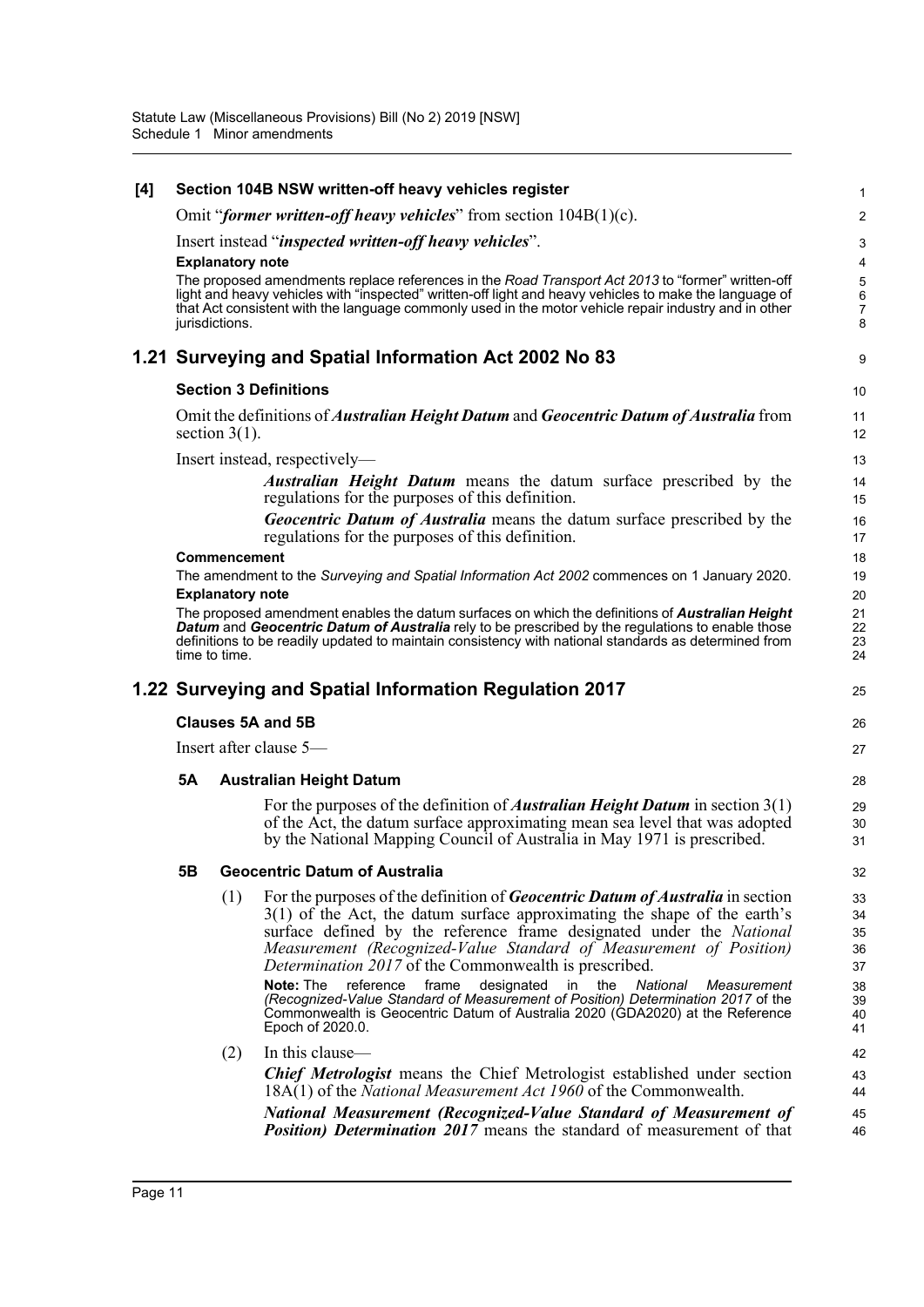name maintained by the Chief Metrologist under section 8(1) of the *National Measurement Act 1960* of the Commonwealth.

11

37

38 39 40

41  $12$ 43

#### **Commencement**

The amendment to the *Surveying and Spatial Information Regulation 2017* commences on 1 January 2020.

#### **Explanatory note**

The proposed amendment is consequential on the proposed amendment to the *Surveying and Spatial Information Act 2002* made in Schedule 1.21, and prescribes the datum surfaces for the purposes of the definitions of *Australian Height Datum* and *Geocentric Datum of Australia* in that Act to ensure those definitions are consistent with current national standards.

### **1.23 Totalizator Act 1997 No 45**

#### **[1] Section 115 Delegation**

Insert at the end of the section—

- (2) The Secretary of the Department of Customer Service may delegate the exercise of any function of the Secretary under this Act (other than this power of delegation) to—
	- (a) any person employed in the Public Service, or
	- (b) any person, or any class of persons, authorised for the purposes of this subsection by the regulations.

#### **[2] Section 116 Service of documents**

Insert at the end of section  $116(1)(d)$ — , or (e) by email to an email address specified by the person for the service of documents of that kind.

#### **[3] Section 116(2)(c)**

Insert at the end of section  $116(2)(b)$ —

, or

(c) by email to an email address specified by the corporation for the service of documents of that kind.

#### **Explanatory note**

Item [1] of the proposed amendments enables the Secretary of the Department of Customer Service to delegate to a person employed in the Public Service or authorised by the regulations the Secretary's functions under the *Totalizator Act 1997* to appoint inspectors for the purposes of the Act and related investigation and enforcement powers. Items [2] and [3] enable the service of documents on persons (including corporations) to be effected by email.

#### **1.24 Tow Truck Industry Act 1998 No 111**

### **[1] Section 17 Application for licence**

Insert at the end of section  $17(2)(g)$ —

and

### **[2] Section 17(2)(h)**

Omit the paragraph. Insert instead—

(h) be accompanied by the fee (if any) prescribed by the regulations.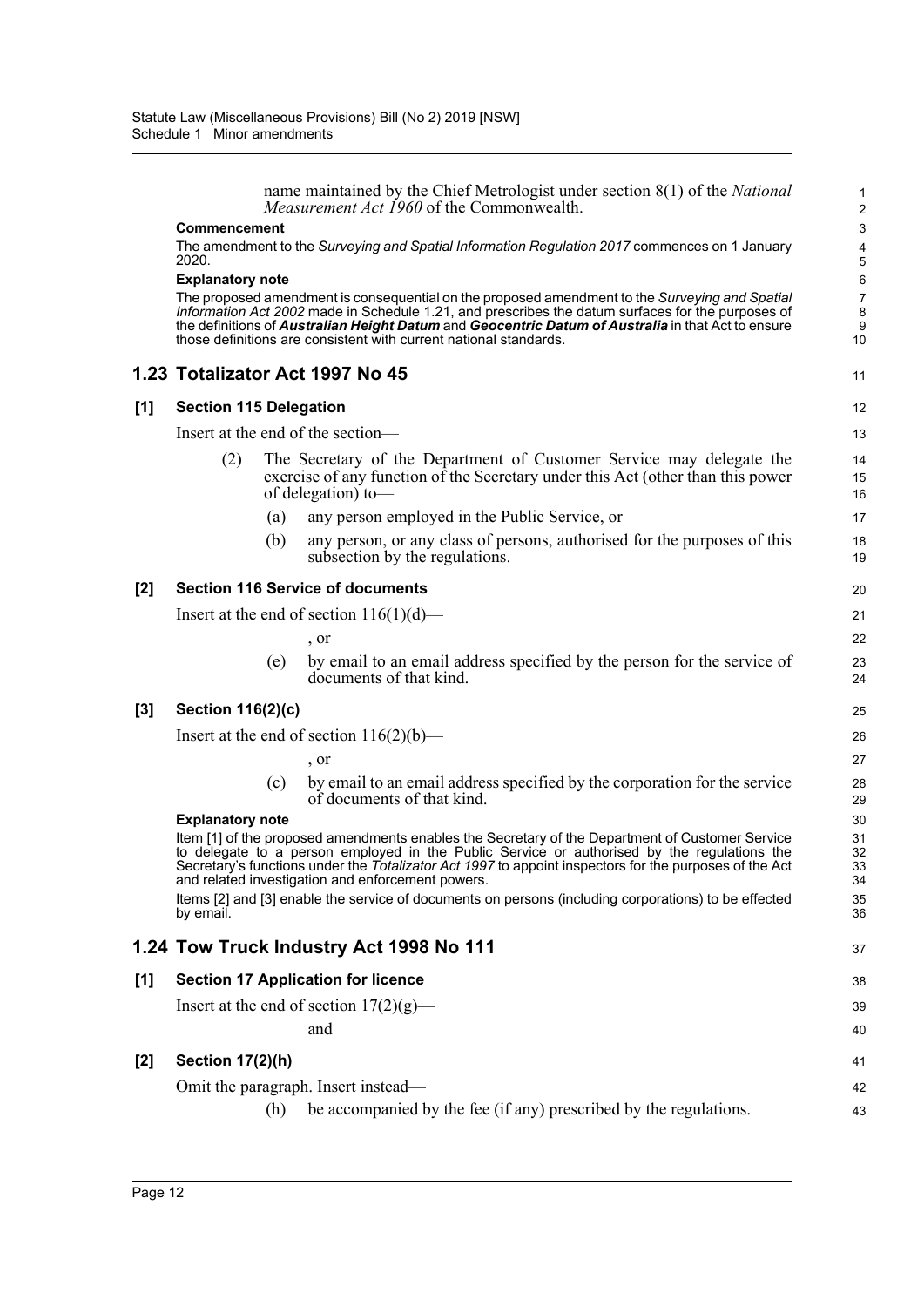| $[3]$ | <b>Section 21 Licence fees</b>                                                                                                                                                                               | 1              |
|-------|--------------------------------------------------------------------------------------------------------------------------------------------------------------------------------------------------------------|----------------|
|       | Omit the section.                                                                                                                                                                                            | $\mathbf{2}$   |
| [4]   | <b>Section 25 Application for drivers certificate</b>                                                                                                                                                        | 3              |
|       | Omit section $25(2)(c)$ . Insert instead—                                                                                                                                                                    | 4              |
|       | be accompanied by the fee (if any) prescribed by the regulations.<br>(c)                                                                                                                                     | 5              |
| [5]   | <b>Section 30 Drivers certificate fees</b>                                                                                                                                                                   | 6              |
|       | Omit the section.                                                                                                                                                                                            | $\overline{7}$ |
| [6]   | <b>Section 105 Regulations</b>                                                                                                                                                                               | 8              |
|       | Insert after section $105(2)(p)$ —                                                                                                                                                                           | 9              |
|       | fees for the granting of licences and drivers certificates.<br>(q)                                                                                                                                           | 10             |
|       | Commencement                                                                                                                                                                                                 | 11             |
|       | The amendments to the Tow Truck Industry Act 1998 commence on 2 December 2019.                                                                                                                               | 12             |
|       | <b>Explanatory note</b>                                                                                                                                                                                      | 13             |
|       | Items [2]-[5] of the proposed amendments will enable the amount of fees payable for an application<br>for a tow truck operators licence or a drivers certificate under the Tow Truck Industry Act 1998 to be | 14<br>15       |
|       | prescribed by the regulations rather than being determined by the Secretary of the Department of                                                                                                             | 16             |
|       | Customer Service and published in the NSW Government Gazette as currently occurs.<br>Item [1] corrects a grammatical error.                                                                                  | 17<br>18       |
|       |                                                                                                                                                                                                              |                |
|       | 1.25 Transport Administration Act 1988 No 109                                                                                                                                                                | 19             |
|       | <b>Schedule 1 Functions of Transport for NSW</b>                                                                                                                                                             | 20             |
|       | Insert after clause 7-                                                                                                                                                                                       | 21             |
|       | 7A<br>Fare revenue from public passenger services                                                                                                                                                            | 22             |
|       | If authorised by, or under arrangements or contracts made under, this Act, the                                                                                                                               | 23             |
|       | Passenger Transport Act 1990 or the Passenger Transport Act 2014, TfNSW                                                                                                                                      | 24             |
|       | may collect, manage and deal with any fare revenue received in respect of the                                                                                                                                | 25             |
|       | provision of public passenger services by RailCorp, Sydney Trains, NSW<br>Trains, the State Transit Authority, Sydney Metro, Sydney Ferries or any other                                                     | 26<br>27       |
|       | operator of a public passenger service.                                                                                                                                                                      | 28             |
|       | Commencement                                                                                                                                                                                                 | 29             |
|       | The amendment to the Transport Administration Act 1988 commences on the date of assent to this                                                                                                               | 30             |
|       | Act.<br><b>Explanatory note</b>                                                                                                                                                                              | 31<br>32       |
|       | The proposed amendment is consequential on the transition from the Passenger Transport Act 1990                                                                                                              | 33             |
|       | (the <b>1990 Act</b> ) to the <i>Passenger Transport Act 2014</i> (the <b>2014 Act</b> ). An amendment in item [22] of                                                                                       | 34             |
|       | Schedule 4.12 to the 2014 Act (the existing amendment) replaced existing clause 8 of Schedule 1<br>to the Transport Administration Act 1988 with an unrelated provision, which allows Transport for NSW      | 35<br>36       |
|       | to collect, manage and deal with any fare revenue from public passenger services authorised under                                                                                                            | 37             |
|       | an arrangement or contract under the 2014 Act and the <i>Transport Administration Act 1988</i> . The<br>existing amendment has not commenced.                                                                | 38<br>39       |
|       | The proposed amendments (contained in this subschedule and Schedule 1.15) separate enactment                                                                                                                 | 40             |
|       | of the existing amendment from the repeal of clause 8 of Schedule 1 to the Transport Administration<br>Act 1988 in order for the repeal of that provision and the enactment of the existing amendment to     | 41<br>42       |
|       | occur at separate times.                                                                                                                                                                                     | 43             |
|       | The proposed amendment further provides that TfNSW may also collect, manage and deal with any                                                                                                                | 44             |
|       | fare revenue from public passenger services authorised under an arrangement or contract under                                                                                                                | 45             |
|       | the 1990 Act, as well as the 2014 Act and the Transport Administration Act 1988.                                                                                                                             | 46             |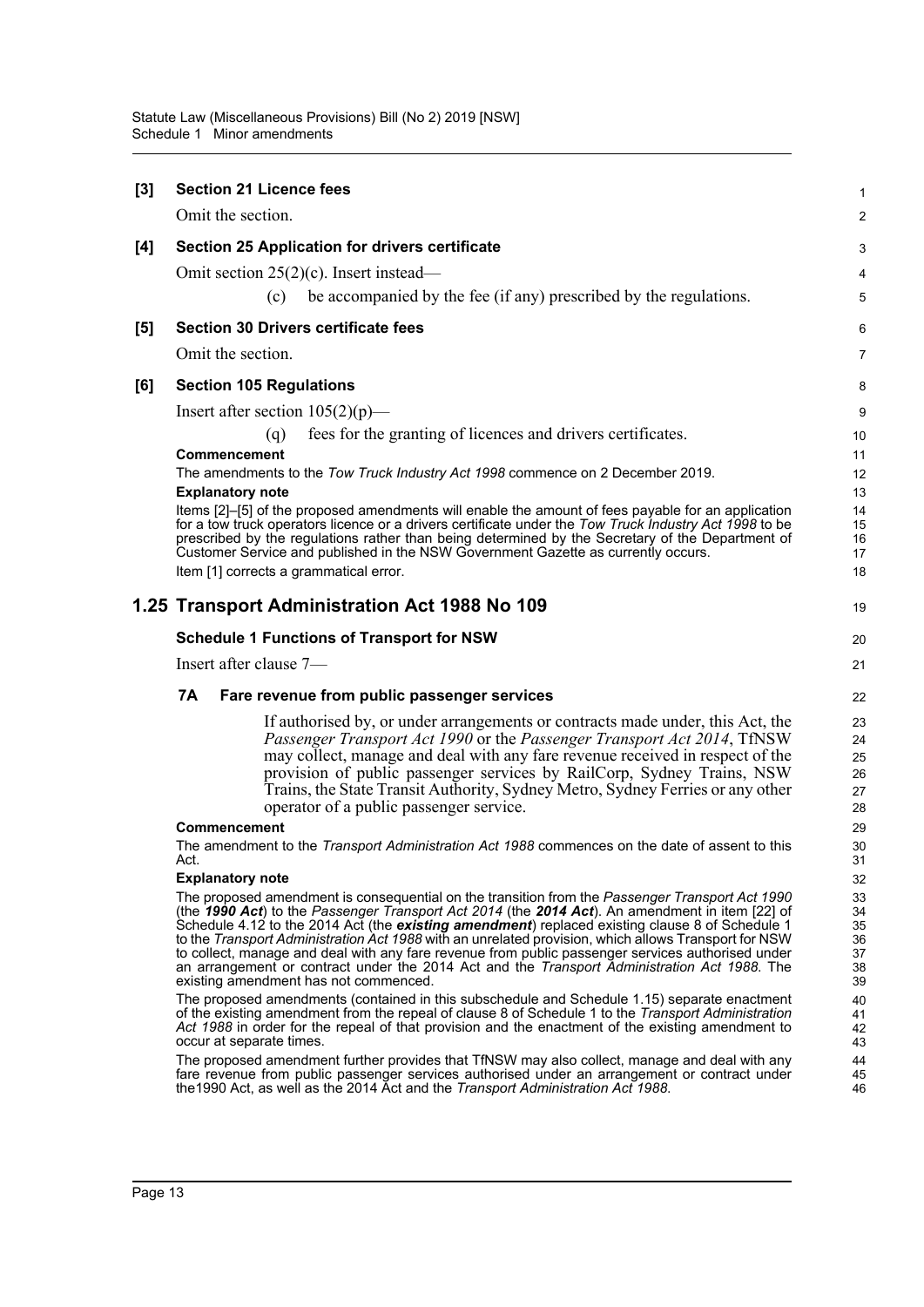|       |      |                         |          | 1.26 Workers Compensation Act 1987 No 70                                                                                                                                                                                                                                                                                                                                                                                                                                                                                                                                                                                                                                                                                                                                                                                                                                                                                                                                            | 1                                                        |
|-------|------|-------------------------|----------|-------------------------------------------------------------------------------------------------------------------------------------------------------------------------------------------------------------------------------------------------------------------------------------------------------------------------------------------------------------------------------------------------------------------------------------------------------------------------------------------------------------------------------------------------------------------------------------------------------------------------------------------------------------------------------------------------------------------------------------------------------------------------------------------------------------------------------------------------------------------------------------------------------------------------------------------------------------------------------------|----------------------------------------------------------|
| [1]   |      |                         |          | Schedule 6 Savings, transitional and other provisions                                                                                                                                                                                                                                                                                                                                                                                                                                                                                                                                                                                                                                                                                                                                                                                                                                                                                                                               | $\overline{2}$                                           |
|       |      |                         |          | Insert at the end of clause 3 of Part 19I—                                                                                                                                                                                                                                                                                                                                                                                                                                                                                                                                                                                                                                                                                                                                                                                                                                                                                                                                          | 3                                                        |
|       |      | (2)                     |          | This clause does not apply, and is taken never to have applied—                                                                                                                                                                                                                                                                                                                                                                                                                                                                                                                                                                                                                                                                                                                                                                                                                                                                                                                     | 4                                                        |
|       |      |                         | (a)      | in respect of the Workers Compensation (Bush Fire, Emergency and<br>Rescue Services) Act 1987, to an amendment made by the 2015<br>amending Act to section 25 of the 1987 Act, or                                                                                                                                                                                                                                                                                                                                                                                                                                                                                                                                                                                                                                                                                                                                                                                                   | $\mathbf 5$<br>6<br>$\overline{7}$                       |
|       |      |                         | (b)      | in respect of the <i>Workers' Compensation (Dust Diseases) Act 1942</i> , to<br>an amendment made by the $2015$ amending Act to section 26 of the<br>1987 Act, or                                                                                                                                                                                                                                                                                                                                                                                                                                                                                                                                                                                                                                                                                                                                                                                                                   | 8<br>9<br>10                                             |
|       |      |                         | (c)      | to clause 5 of this Part in its application to either of those amendments.                                                                                                                                                                                                                                                                                                                                                                                                                                                                                                                                                                                                                                                                                                                                                                                                                                                                                                          | 11                                                       |
| $[2]$ |      |                         |          | Schedule 6, Part 19I, clause 15(1A)                                                                                                                                                                                                                                                                                                                                                                                                                                                                                                                                                                                                                                                                                                                                                                                                                                                                                                                                                 | 12                                                       |
|       |      |                         |          | Insert after clause $15(1)$ —                                                                                                                                                                                                                                                                                                                                                                                                                                                                                                                                                                                                                                                                                                                                                                                                                                                                                                                                                       | 13                                                       |
|       |      | (1A)                    | Act.     | This clause does not apply, and is taken never to have applied, to the<br>amendments made by the 2015 amending Act to sections 25 and 26 of the 1987                                                                                                                                                                                                                                                                                                                                                                                                                                                                                                                                                                                                                                                                                                                                                                                                                                | 14<br>15<br>16                                           |
|       |      | <b>Explanatory note</b> |          |                                                                                                                                                                                                                                                                                                                                                                                                                                                                                                                                                                                                                                                                                                                                                                                                                                                                                                                                                                                     | 17                                                       |
|       |      |                         |          | Item [1] of the proposed amendments (together with the proposed amendment to the Workers'<br>Compensation (Dust Diseases) Act 1942 made in Schedule 1.27) increases, from \$9,000 to \$15,000,<br>the amount of funeral expenses compensation payable under that Act in respect of the death of a<br>worker resulting from a dust disease. The increase is in line with the increase in funeral expenses<br>compensation payable under the Workers Compensation Act 1987 (the 1987 Act) as a consequence<br>of the enactment of the Workers Compensation Amendment Act 2015 (the 2015 amending Act). The<br>proposed amendment applies to deaths occurring on or after 5 August 2015 (the date of introduction<br>into the Legislative Assembly of the Bill for the 2015 amending Act).<br>Items [1] and [2] also consolidate savings and transitional provisions relating to death benefits under<br>the 1987 Act, currently included in the Workers Compensation Regulation 2016. | 18<br>19<br>20<br>21<br>22<br>23<br>24<br>25<br>26<br>27 |
|       |      |                         |          | 1.27 Workers' Compensation (Dust Diseases) Act 1942 No 14                                                                                                                                                                                                                                                                                                                                                                                                                                                                                                                                                                                                                                                                                                                                                                                                                                                                                                                           | 28                                                       |
|       |      |                         |          | Section 8 Certificate of Medical Assessment Panel and rates of compensation                                                                                                                                                                                                                                                                                                                                                                                                                                                                                                                                                                                                                                                                                                                                                                                                                                                                                                         | 29                                                       |
|       |      |                         |          | Omit "section $27$ " from section $8(2A)$ . Insert instead "section $26$ ".                                                                                                                                                                                                                                                                                                                                                                                                                                                                                                                                                                                                                                                                                                                                                                                                                                                                                                         | 30                                                       |
|       |      | <b>Commencement</b>     |          |                                                                                                                                                                                                                                                                                                                                                                                                                                                                                                                                                                                                                                                                                                                                                                                                                                                                                                                                                                                     | 31                                                       |
|       |      |                         |          | The amendment to the Workers' Compensation (Dust Diseases) Act 1942 is taken to have<br>commenced on 5 August 2015.                                                                                                                                                                                                                                                                                                                                                                                                                                                                                                                                                                                                                                                                                                                                                                                                                                                                 | 32<br>33                                                 |
|       |      | <b>Explanatory note</b> |          |                                                                                                                                                                                                                                                                                                                                                                                                                                                                                                                                                                                                                                                                                                                                                                                                                                                                                                                                                                                     | 34                                                       |
|       |      |                         |          | The proposed amendment (together with the proposed amendments to the Workers Compensation<br>Act 1987 made in Schedule 1.26) increases, from \$9,000 to \$15,000, the amount of funeral expenses<br>compensation payable under the Workers' Compensation (Dust Diseases) Act 1942. The proposed<br>amendment applies to deaths occurring on or after 5 August 2015 (the date of introduction into the<br>Legislative Assembly of the Bill for the Workers Compensation Amendment Act 2015).                                                                                                                                                                                                                                                                                                                                                                                                                                                                                         | 35<br>36<br>37<br>38<br>39                               |
|       |      |                         |          | 1.28 Workers Compensation Regulation 2016                                                                                                                                                                                                                                                                                                                                                                                                                                                                                                                                                                                                                                                                                                                                                                                                                                                                                                                                           | 40                                                       |
|       |      |                         |          | <b>Schedule 8 Savings and transitional provisions</b>                                                                                                                                                                                                                                                                                                                                                                                                                                                                                                                                                                                                                                                                                                                                                                                                                                                                                                                               | 41                                                       |
|       |      |                         |          | Insert before clause 37—                                                                                                                                                                                                                                                                                                                                                                                                                                                                                                                                                                                                                                                                                                                                                                                                                                                                                                                                                            | 42                                                       |
|       | 37AA |                         |          | <b>Operation of amendments</b>                                                                                                                                                                                                                                                                                                                                                                                                                                                                                                                                                                                                                                                                                                                                                                                                                                                                                                                                                      | 43                                                       |
|       |      |                         | 2) 2019. | This Part ceases to have effect on the commencement of the amendments<br>made to the 1987 Act by the <i>Statute Law (Miscellaneous Provisions) Act (No</i>                                                                                                                                                                                                                                                                                                                                                                                                                                                                                                                                                                                                                                                                                                                                                                                                                          | 44<br>45<br>46                                           |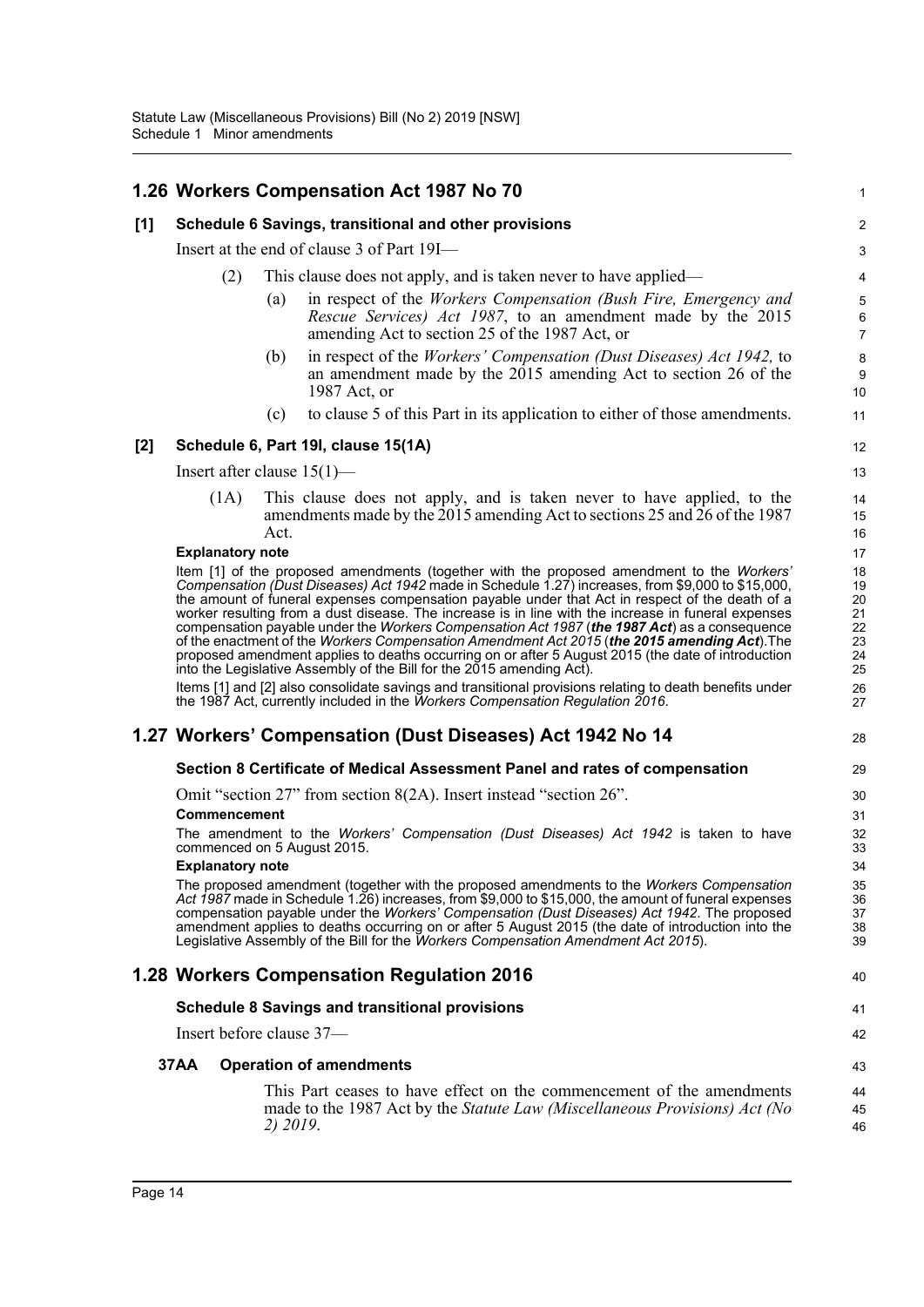#### **Explanatory note**

The proposed amendment is consequent on the proposed amendments to the *Workers Compensation Act 1987* made in Schedule 1.26.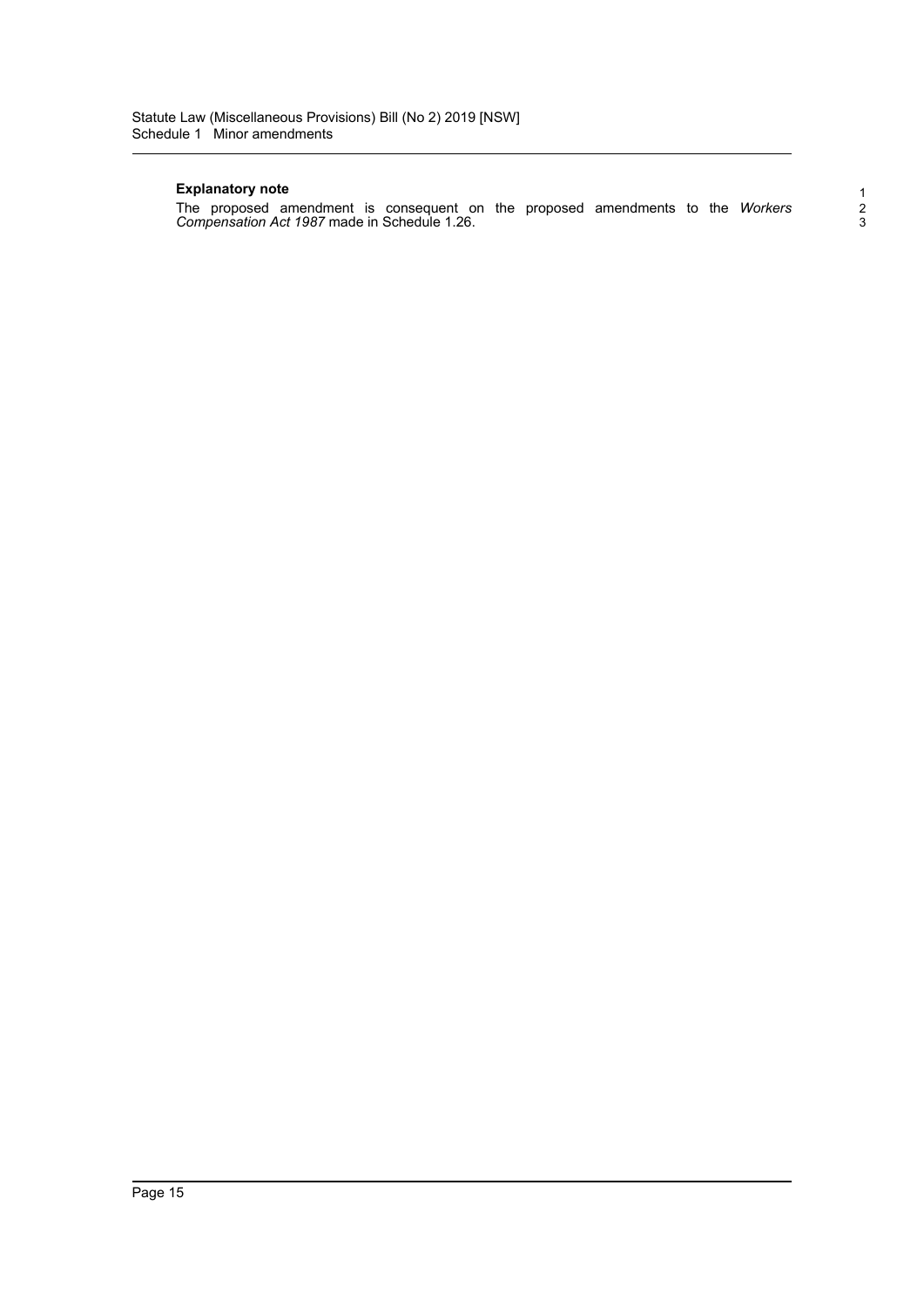<span id="page-18-0"></span>

| <b>Schedule 2</b><br>Amendments by way of statute law revision-<br>miscellaneous amendments |                                                                                                                                                                                                                                                                                         | 1<br>$\overline{a}$              |
|---------------------------------------------------------------------------------------------|-----------------------------------------------------------------------------------------------------------------------------------------------------------------------------------------------------------------------------------------------------------------------------------------|----------------------------------|
| 2.1                                                                                         | Aboriginal Languages Act 2017 No 51                                                                                                                                                                                                                                                     | 3                                |
|                                                                                             | Section 13(3)<br>Omit "Minster". Insert instead "Minister".<br><b>Explanatory note</b><br>The proposed amendment corrects a spelling error.                                                                                                                                             | 4<br>5<br>6<br>$\overline{7}$    |
| 2.2                                                                                         | <b>Associations Incorporation Act 2009 No 7</b>                                                                                                                                                                                                                                         | 8                                |
|                                                                                             | Section 101(1)(d)<br>Omit "registered office". Insert instead "official address".<br><b>Explanatory note</b><br>The proposed amendment updates terminology used in relation to an association's registered office.                                                                      | 9<br>10<br>11<br>12              |
| 2.3                                                                                         | <b>Byron Local Environmental Plan 1988</b>                                                                                                                                                                                                                                              | 13                               |
| [1]                                                                                         | <b>Clause 10(2)</b>                                                                                                                                                                                                                                                                     | 14                               |
|                                                                                             | Omit "Strata Schemes (Freehold Development) Act 1973".                                                                                                                                                                                                                                  | 15                               |
|                                                                                             | Insert instead "Strata Schemes Development Act 2015".                                                                                                                                                                                                                                   | 16                               |
| $[2]$                                                                                       | <b>Clause 17A(5)</b>                                                                                                                                                                                                                                                                    | 17                               |
|                                                                                             | Omit "Strata Schemes (Freehold Development) Act 1973 or the Strata Schemes (Leasehold<br>Development) Act 1986".                                                                                                                                                                        | 18<br>19                         |
|                                                                                             | Insert instead "Strata Schemes Development Act 2015".                                                                                                                                                                                                                                   | 20                               |
| $[3]$                                                                                       | <b>Clause 24(4)</b>                                                                                                                                                                                                                                                                     | 21                               |
|                                                                                             | Omit "the the". Insert instead "the".                                                                                                                                                                                                                                                   | 22                               |
| [4]                                                                                         | <b>Clause 49(1)(b)</b><br>Omit the paragraph. Insert instead—<br>Division 2 of Part 4 of the Strata Schemes Development Act 2015,<br>(b)<br><b>Explanatory note</b><br>Items [1], [2] and [4] of the proposed amendments update references to Acts.<br>Item [3] omits a duplicate word. | 23<br>24<br>25<br>26<br>27<br>28 |
| 2.4                                                                                         | <b>Companion Animals Act 1998 No 87</b>                                                                                                                                                                                                                                                 | 29                               |
|                                                                                             | Section 62A(1)                                                                                                                                                                                                                                                                          | 30                               |
|                                                                                             | Omit "authorised by the Departmental Chief Executive under section $75(7)(a1)$ " from<br>paragraph (b) of the definition of <i>approved person</i> .                                                                                                                                    | 31<br>32                         |
|                                                                                             | Insert instead "approved by the Departmental Chief Executive under section $83F(1)$ ".<br><b>Explanatory note</b><br>The proposed amendment corrects a cross-reference.                                                                                                                 | 33<br>34<br>35                   |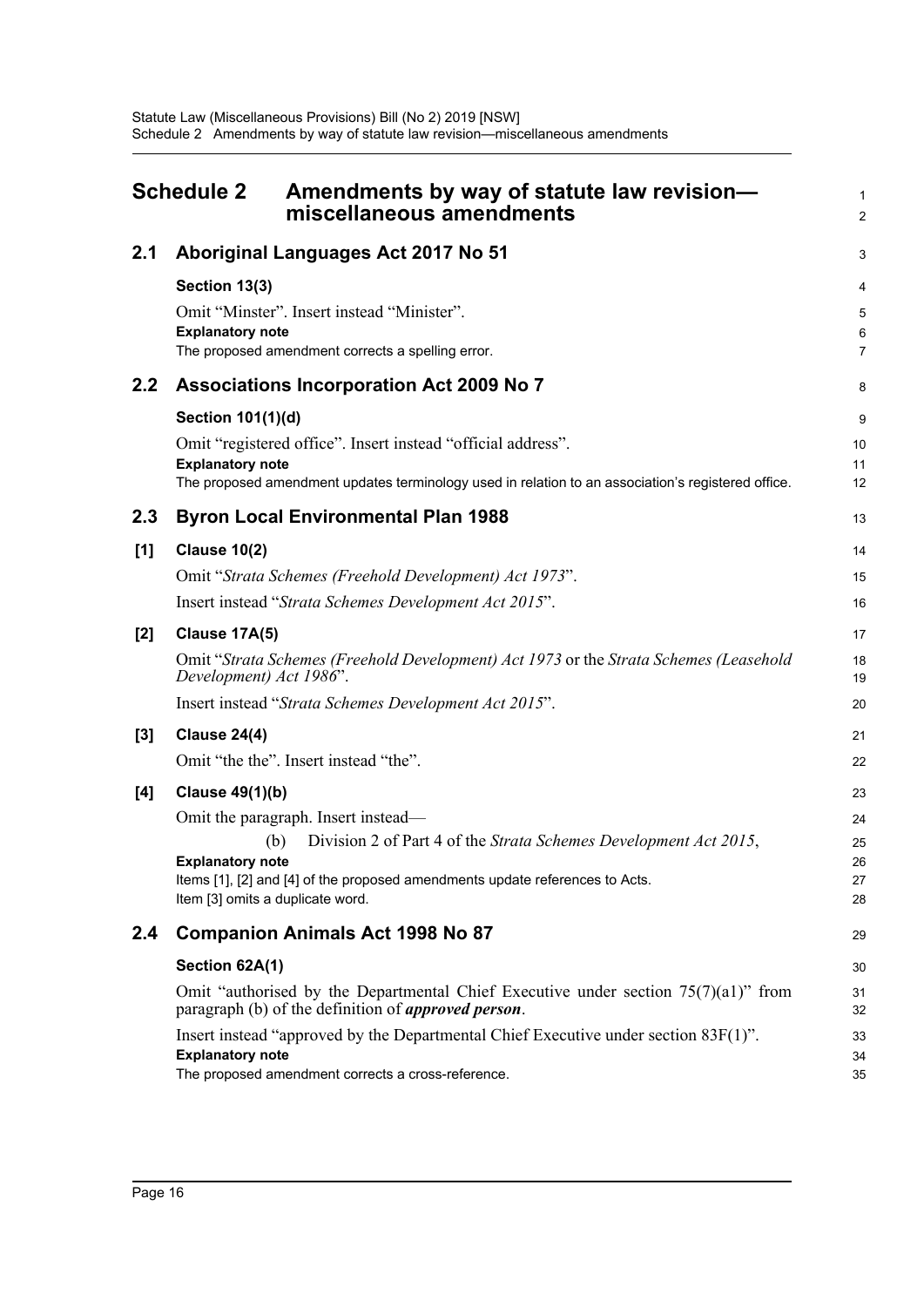| 2.5   | <b>Cootamundra Local Environmental Plan 2013</b>                                                                                                                                                                                                                                              | $\mathbf{1}$   |
|-------|-----------------------------------------------------------------------------------------------------------------------------------------------------------------------------------------------------------------------------------------------------------------------------------------------|----------------|
| [1]   | Clause 2.1                                                                                                                                                                                                                                                                                    | 2              |
|       | Omit "Zone E4". Insert instead "E4".                                                                                                                                                                                                                                                          | $\mathbf{3}$   |
| $[2]$ | Land Use Table, Zone R3, item 3                                                                                                                                                                                                                                                               | 4              |
|       | Omit "Restaurant or cafe" from the item. Insert instead "Restaurants or cafes".                                                                                                                                                                                                               | 5              |
| $[3]$ | Land Use Table, Zone R3, item 3                                                                                                                                                                                                                                                               | 6              |
|       | Omit "Takeaway" from the item. Insert instead "Take away".                                                                                                                                                                                                                                    | $\overline{7}$ |
|       | <b>Explanatory note</b><br>Item [1] of the proposed amendments omits an additional word. Items [2] and [3] correct typographical<br>errors.                                                                                                                                                   | 8<br>9<br>10   |
| 2.6   | <b>Environmental Planning and Assessment Act 1979 No 203</b>                                                                                                                                                                                                                                  | 11             |
| [1]   | <b>Section 4.32(1)</b>                                                                                                                                                                                                                                                                        | 12             |
|       | Omit the definition of <i>applicable regional panel</i> .                                                                                                                                                                                                                                     | 13             |
| $[2]$ | <b>Section 4.32(1)</b>                                                                                                                                                                                                                                                                        | 14             |
|       | Insert in alphabetical order—                                                                                                                                                                                                                                                                 | 15             |
|       | <i>applicable Sydney district or regional planning panel</i> for development means<br>the Sydney district or regional planning panel for the part of the State in which<br>the development is to be carried out.                                                                              | 16<br>17<br>18 |
| $[3]$ | Sections 4.33 and 4.34(1)                                                                                                                                                                                                                                                                     | 19             |
|       | Omit "applicable regional panel" wherever occurring.                                                                                                                                                                                                                                          | 20             |
|       | Insert instead "applicable Sydney district or regional planning panel".<br><b>Explanatory note</b>                                                                                                                                                                                            | 21<br>22       |
|       | The current definition of <i>applicable regional panel</i> suggests that an applicable planning panel must<br>be a Sydney regional planning panel. The proposed amendments clarify that an applicable planning<br>panel may be a Sydney district planning panel or a regional planning panel. | 23<br>24<br>25 |
| 2.7   | Farrer Memorial Research Scholarship Fund Act 1930 No 38                                                                                                                                                                                                                                      | 26             |
| [1]   | <b>Section 2</b>                                                                                                                                                                                                                                                                              | 27             |
|       | Omit the definition of <b>Director-General</b> .                                                                                                                                                                                                                                              | 28             |
| $[2]$ | <b>Section 2</b>                                                                                                                                                                                                                                                                              | 29             |
|       | Insert in alphabetical order—                                                                                                                                                                                                                                                                 | 30             |
|       | <b>Secretary</b> means the Secretary of the Department.                                                                                                                                                                                                                                       | 31             |
| $[3]$ | <b>Section 3</b>                                                                                                                                                                                                                                                                              | 32             |
|       | Omit "Director-General (or the Director-General's nominee), a Deputy Director-General of<br>the Department nominated by the Director-General".                                                                                                                                                | 33<br>34       |
|       | Insert instead "Secretary (or the Secretary's nominee), a Deputy Secretary of the<br>Department nominated by the Secretary".                                                                                                                                                                  | 35<br>36       |
|       | <b>Explanatory note</b>                                                                                                                                                                                                                                                                       | 37             |
|       | The proposed amendments update references to the Secretary.                                                                                                                                                                                                                                   | 38             |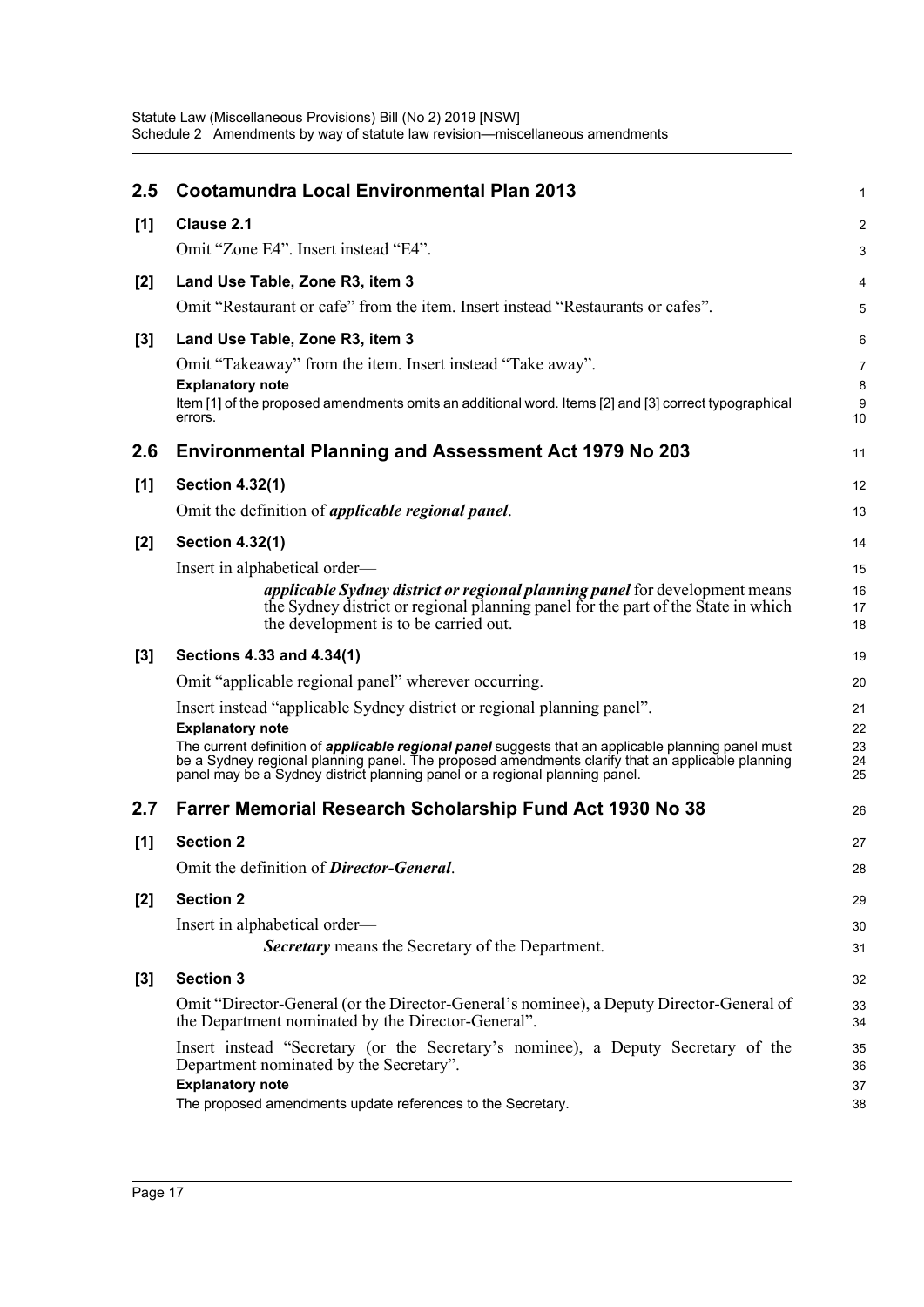| 2.8    | <b>Fisheries Management Act 1994 No 38</b>                                                                                                                                                            | 1              |
|--------|-------------------------------------------------------------------------------------------------------------------------------------------------------------------------------------------------------|----------------|
| $[1]$  | <b>Section 128</b>                                                                                                                                                                                    | $\overline{c}$ |
|        | Omit the definition of this Act.                                                                                                                                                                      | 3              |
| [2]    | Section 146(1A)                                                                                                                                                                                       | 4              |
|        | Omit "section 91 of the <i>Environmental Planning and Assessment Act 1979</i> is subject to<br>Division 5 of Part 4".                                                                                 | 5<br>6         |
|        | Insert instead "section 4.46 of the <i>Environmental Planning and Assessment Act 1979</i> is<br>subject to Division 4.8".                                                                             | 7<br>8         |
| $[3]$  | <b>Section 163(7B)(b)</b>                                                                                                                                                                             | 9              |
|        | Omit "Part 5.1". Insert instead "Division 5.2".                                                                                                                                                       | 10             |
| [4]    | <b>Section 218(5C)</b>                                                                                                                                                                                | 11             |
|        | Omit "Part 5.1". Insert instead "Division 5.2".                                                                                                                                                       | 12             |
| [5]    | <b>Section 220(1A)</b>                                                                                                                                                                                | 13             |
|        | Omit "section 91 of the <i>Environmental Planning and Assessment Act 1979</i> is subject to<br>Division 5 of Part 4".                                                                                 | 14<br>15       |
|        | Insert instead "section 4.46 of the <i>Environmental Planning and Assessment Act 1979</i> is<br>subject to Division 4.8".                                                                             | 16<br>17       |
| [6]    | <b>Section 227(2)</b>                                                                                                                                                                                 | 18             |
|        | Omit "Division 5 of Part 5 of the <i>Environmental Planning and Assessment Act 1979</i> (other<br>than the function of making a determination under that Division".                                   | 19<br>20       |
|        | Insert instead "Schedule 1AA (other than the function of making a determination under that<br>Schedule".                                                                                              | 21<br>22       |
| $[7]$  | <b>Section 238B</b>                                                                                                                                                                                   | 23             |
|        | Omit "Division 5 of Part 5 of the <i>Environmental Planning and Assessment Act 1979</i> ".                                                                                                            | 24             |
|        | Insert instead "Schedule 1AA".                                                                                                                                                                        | 25             |
| [8]    | <b>Section 282A(1)(a)</b>                                                                                                                                                                             | 26             |
|        | Omit "section 123". Insert instead "section 9.45".                                                                                                                                                    | 27             |
| [9]    | <b>Section 282A(1)</b>                                                                                                                                                                                | 28             |
|        | Omit "this Act or of Division 5 of Part 5 of the EPA Act".                                                                                                                                            | 29             |
|        | Insert instead ", or Schedule 1AA to, this Act".                                                                                                                                                      | 30             |
| [10]   | Schedule 6D, clause 10(2)                                                                                                                                                                             | 31             |
|        | Omit "Part 7A of this Act or of Part 7, Part 7A or Part 8A of the National Parks and Wildlife<br>Act 1974".                                                                                           | 32<br>33       |
|        | Insert instead "Part 2 of the Biodiversity Conservation Act 2016".                                                                                                                                    | 34             |
| $[11]$ | Schedule 6D, clause 10(5)(b)                                                                                                                                                                          | 35             |
|        | Omit "Division 1 (Stop work orders) of Part 6A of the National Parks and Wildlife Act<br>1974, Division 1 (Stop work orders) of Part 7 of the <i>Threatened Species Conservation Act</i><br>$1995$ ". | 36<br>37<br>38 |
|        |                                                                                                                                                                                                       |                |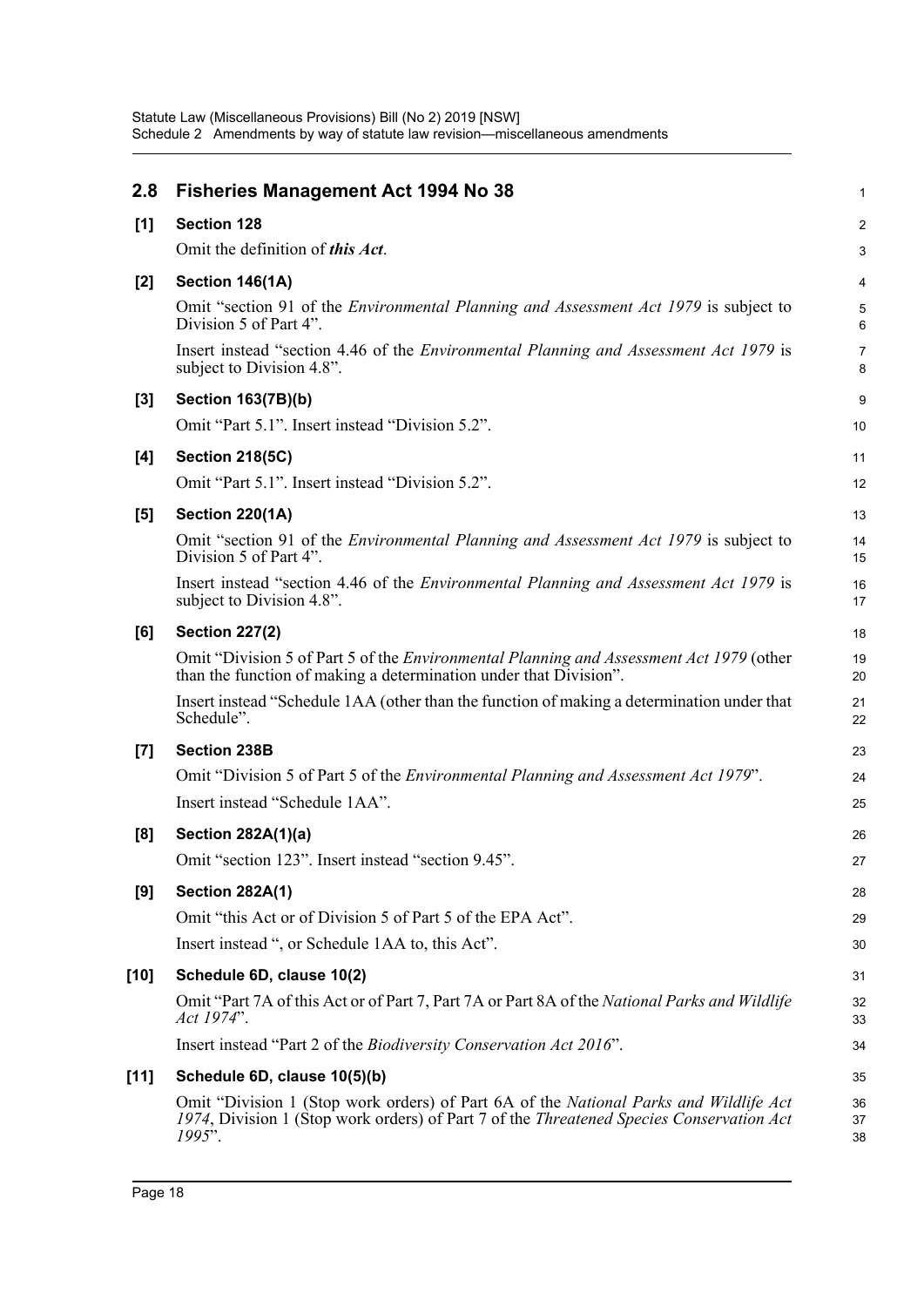|       | Insert instead "Division 2 (Stop work orders) of Part 11 of the <i>Biodiversity Conservation</i><br>Act 2016, Division 1 (Stop work orders) of Part 6A of the National Parks and Wildlife Act<br>$1974$ ".         | 1<br>$\overline{2}$<br>3 |
|-------|--------------------------------------------------------------------------------------------------------------------------------------------------------------------------------------------------------------------|--------------------------|
|       | <b>Explanatory note</b>                                                                                                                                                                                            | 4                        |
|       | Items [1]-[9] of the proposed amendments update cross-references to provisions of the<br>Environmental Planning and Assessment Act 1979 consequent on the renumbering and relocation of<br>provisions of that Act. | 5<br>6<br>7              |
|       | Items [10] and [11] update cross-references consequent on the commencement of the Biodiversity<br>Conservation Act 2016.                                                                                           | 8<br>9                   |
| 2.9   | <b>Fisheries Management (General) Regulation 2019</b>                                                                                                                                                              | 10                       |
| [1]   | Clause 12(2), definition of "charter fishing exempt fish"                                                                                                                                                          | 11                       |
|       | Omit " <i>australis</i> )" from paragraph (b). Insert instead " <i>australis</i> ".                                                                                                                                | 12                       |
| $[2]$ | <b>Clause 23(1)</b>                                                                                                                                                                                                | 13                       |
|       | Omit "speargun". Insert instead "spear gun".                                                                                                                                                                       | 14                       |
|       | <b>Explanatory note</b>                                                                                                                                                                                            | 15                       |
|       | Item [1] of the proposed amendments corrects a typographical error.                                                                                                                                                | 16                       |
|       | Item [2] corrects a spelling error.                                                                                                                                                                                | 17                       |
|       | 2.10 Health Services Act 1997 No 154                                                                                                                                                                               | 18                       |
|       | Schedule 7, clause 73(2)                                                                                                                                                                                           | 19                       |
|       | Omit "the" where firstly occurring.                                                                                                                                                                                | 20                       |
|       | <b>Explanatory note</b>                                                                                                                                                                                            | 21                       |
|       | The proposed amendment omits a duplicate word.                                                                                                                                                                     | 22                       |
|       | 2.11 Land Management (Native Vegetation) Code 2018                                                                                                                                                                 | 23                       |
| [1]   | Clause 17, note                                                                                                                                                                                                    | 24                       |
|       | Omit "the" where firstly occurring in paragraph (a).                                                                                                                                                               | 25                       |
| [2]   | <b>Clause 72(2)</b>                                                                                                                                                                                                | 26                       |
|       | Omit "of" where firstly occurring.                                                                                                                                                                                 | 27                       |
|       | <b>Explanatory note</b>                                                                                                                                                                                            | 28                       |
|       | The proposed amendments omit duplicate words.                                                                                                                                                                      | 29                       |
|       | 2.12 Local Government Act 1993 No 30                                                                                                                                                                               | 30                       |
|       | Section 254A(1), note                                                                                                                                                                                              | 31                       |
|       | Omit the note.                                                                                                                                                                                                     | 32                       |
|       | <b>Explanatory note</b>                                                                                                                                                                                            | 33                       |
|       | The proposed amendment omits a redundant note. The note refers only to matters that were required<br>to be included in a council's annual report under a repealed provision.                                       | 34<br>35                 |
|       | 2.13 Local Government (General) Regulation 2005                                                                                                                                                                    | 36                       |
|       | Schedule 2, Part 5, Division 1, clause 18(1)                                                                                                                                                                       | 37                       |
|       | Omit "clause 1". Insert instead "clause 17".                                                                                                                                                                       | 38                       |
|       | <b>Explanatory note</b>                                                                                                                                                                                            | 39                       |
|       | The proposed amendment corrects a cross-reference.                                                                                                                                                                 | 40                       |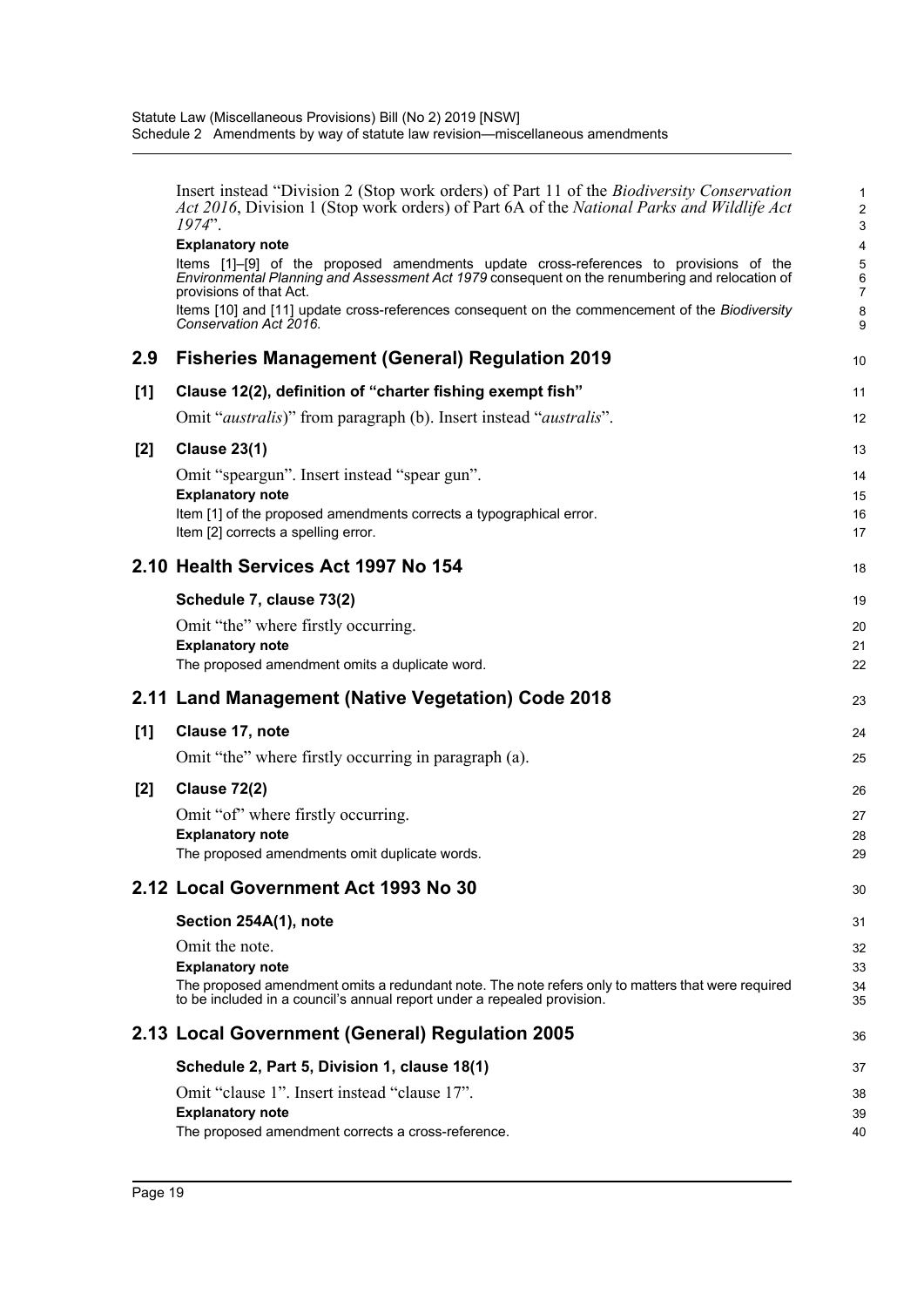|       | 2.14 Long Service Leave Act 1955 No 38                                                                                                                                                                                                                                                                                                                                              | 1                          |
|-------|-------------------------------------------------------------------------------------------------------------------------------------------------------------------------------------------------------------------------------------------------------------------------------------------------------------------------------------------------------------------------------------|----------------------------|
|       | Section 4(5A)                                                                                                                                                                                                                                                                                                                                                                       | $\overline{2}$             |
|       | Omit "Building and Construction Industry Long Service Payments Act 1974".                                                                                                                                                                                                                                                                                                           | 3                          |
|       | Insert instead "Building and Construction Industry Long Service Payments Act 1986".<br><b>Explanatory note</b><br>The proposed amendment corrects an incorrect cross-reference.                                                                                                                                                                                                     | 4<br>5<br>6                |
|       | 2.15 Lord Howe Island Regulation 2014                                                                                                                                                                                                                                                                                                                                               | 7                          |
|       | <b>Clause 22(6)</b>                                                                                                                                                                                                                                                                                                                                                                 | 8                          |
|       | Omit "elector elector". Insert instead "elector".<br><b>Explanatory note</b>                                                                                                                                                                                                                                                                                                        | 9<br>10                    |
|       | The proposed amendment omits a duplicate word.                                                                                                                                                                                                                                                                                                                                      | 11                         |
|       | 2.16 Mining Act 1992 No 29                                                                                                                                                                                                                                                                                                                                                          | 12                         |
| [1]   | <b>Section 88</b>                                                                                                                                                                                                                                                                                                                                                                   | 13                         |
|       | Omit "Director of Planning" wherever occurring. Insert instead "Secretary".                                                                                                                                                                                                                                                                                                         | 14                         |
| $[2]$ | <b>Section 121(8)</b>                                                                                                                                                                                                                                                                                                                                                               | 15                         |
|       | Omit "section 75V (Approvals etc legislation that must be applied consistently) or 93<br>(Granting and modification of approval by approval body)".                                                                                                                                                                                                                                 | 16<br>17                   |
|       | Insert instead "section 4.50 (Granting and modification of approval by approval body)".<br><b>Explanatory note</b><br>Item [1] of the proposed amendments updates a reference to the Secretary.<br>Item [2] updates cross-references to provisions of the Environmental Planning and Assessment Act<br>1979 consequent on the renumbering and relocation of provisions of that Act. | 18<br>19<br>20<br>21<br>22 |
|       | 2.17 National Parks and Wildlife Regulation 2019                                                                                                                                                                                                                                                                                                                                    | 23                         |
|       | Clause 10(7), definition of "registered"                                                                                                                                                                                                                                                                                                                                            | 24                         |
|       | Omit the definition. Insert instead—                                                                                                                                                                                                                                                                                                                                                | 25                         |
|       | <i>registered</i> means registered in Australia within the meaning of the <i>Road</i><br>Transport Act 2013.<br><b>Explanatory note</b><br>The proposed amendment updates a listing style used in the definition of registered.                                                                                                                                                     | 26<br>27<br>28<br>29       |
|       | 2.18 Oaths Act 1900 No 20                                                                                                                                                                                                                                                                                                                                                           | 30                         |
|       | Section 26(1)<br>Omit "Any oath". Insert instead "Any oath,".<br><b>Explanatory note</b><br>The proposed amendment inserts missing punctuation.                                                                                                                                                                                                                                     | 31<br>32<br>33<br>34       |
|       | 2.19 Paintball Act 2018 No 44                                                                                                                                                                                                                                                                                                                                                       | 35                         |
|       | <b>Section 14(1)(e)</b>                                                                                                                                                                                                                                                                                                                                                             | 36                         |
|       | Omit "by prescribed". Insert instead "be prescribed".                                                                                                                                                                                                                                                                                                                               | 37                         |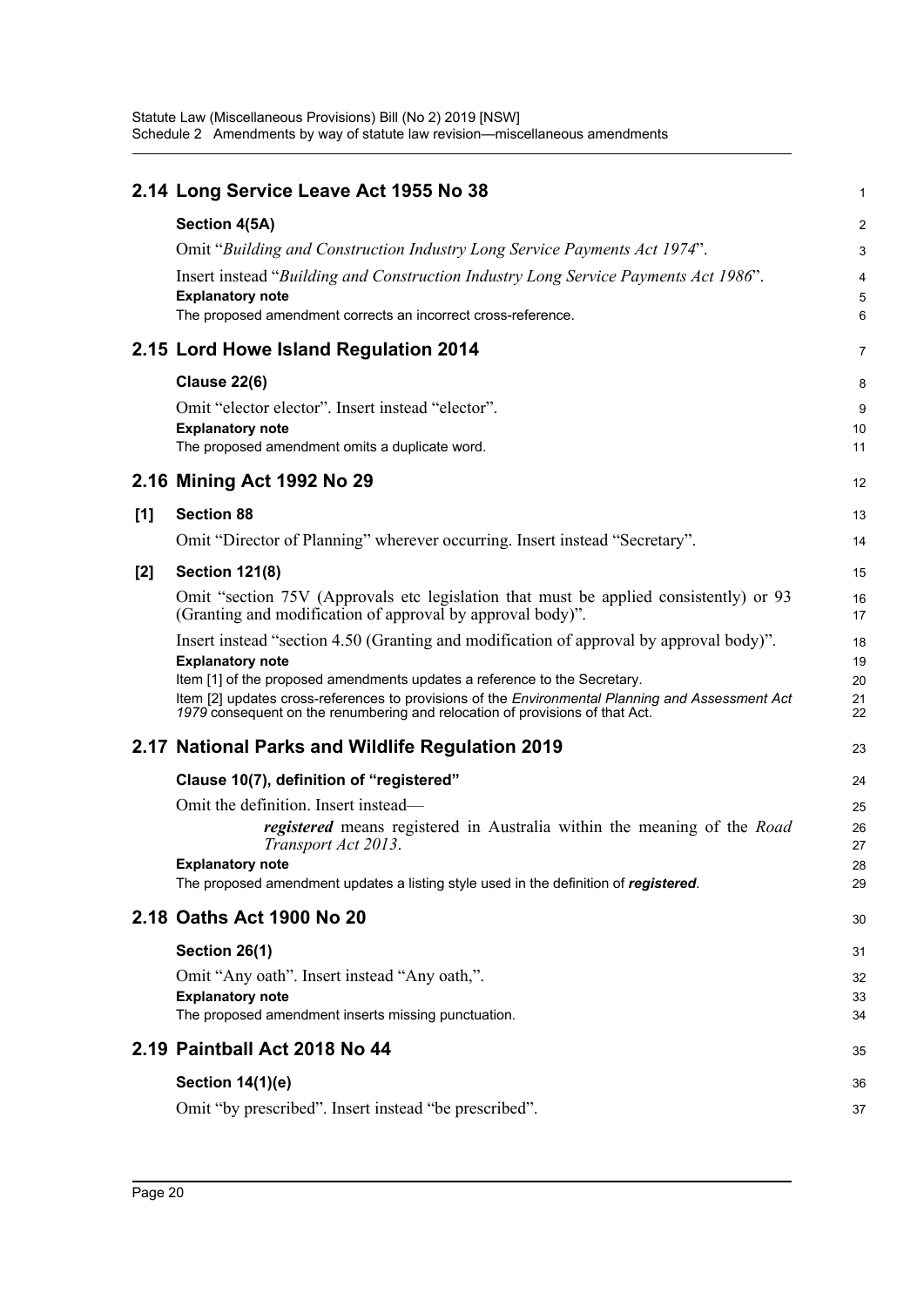|       | <b>Explanatory note</b><br>The proposed amendment corrects a typographical error.                                                                                                                | 1<br>$\overline{2}$        |
|-------|--------------------------------------------------------------------------------------------------------------------------------------------------------------------------------------------------|----------------------------|
|       | 2.20 Rail Safety National Law (NSW)                                                                                                                                                              | 3                          |
| [1]   | <b>Section 127</b><br>Omit "urine screening test," wherever occurring.                                                                                                                           | 4<br>5                     |
| $[2]$ | <b>Section 129</b><br>Omit "or urine taken". Insert instead "taken".                                                                                                                             | 6<br>7                     |
| $[3]$ | <b>Section 129</b><br>Omit "urine screening test,".<br><b>Explanatory note</b><br>The proposed amendments omit duplicate references.                                                             | 8<br>9<br>10<br>11         |
|       | 2.21 State Records Act 1998 No 17                                                                                                                                                                | 12                         |
|       | Section 7(4A)<br>Omit "The Cabinet Office".<br>Insert instead "the Department of Premier and Cabinet".<br><b>Explanatory note</b><br>The proposed amendment updates a reference to a department. | 13<br>14<br>15<br>16<br>17 |
|       | 2.22 Stock Medicines Act 1989 No 182                                                                                                                                                             | 18                         |
| [1]   | Section 3(1)<br>Omit the definition of <b>Director-General</b> .                                                                                                                                 | 19<br>20                   |
| $[2]$ | Section 3(1)<br>Insert in alphabetical order—<br>Secretary means the Secretary of the Department of Planning, Industry and<br>Environment.                                                       | 21<br>22<br>23<br>24       |
| $[3]$ | Section 43(3)<br>Omit "Director-General". Insert instead "Secretary".                                                                                                                            | 25<br>26                   |
| [4]   | <b>Section 46</b><br>Omit "Director-General" wherever occurring. Insert instead "Secretary".                                                                                                     | 27<br>28                   |
| [5]   | Section 47(2)<br>Omit "Director-General". Insert instead "Secretary".                                                                                                                            | 29<br>30                   |
| [6]   | Section 62(a)(ii)<br>Omit "Director-General". Insert instead "Secretary".                                                                                                                        | 31<br>32                   |
| $[7]$ | <b>Section 64</b><br>Omit "Director-General" wherever occurring. Insert instead "Secretary".                                                                                                     | 33<br>34                   |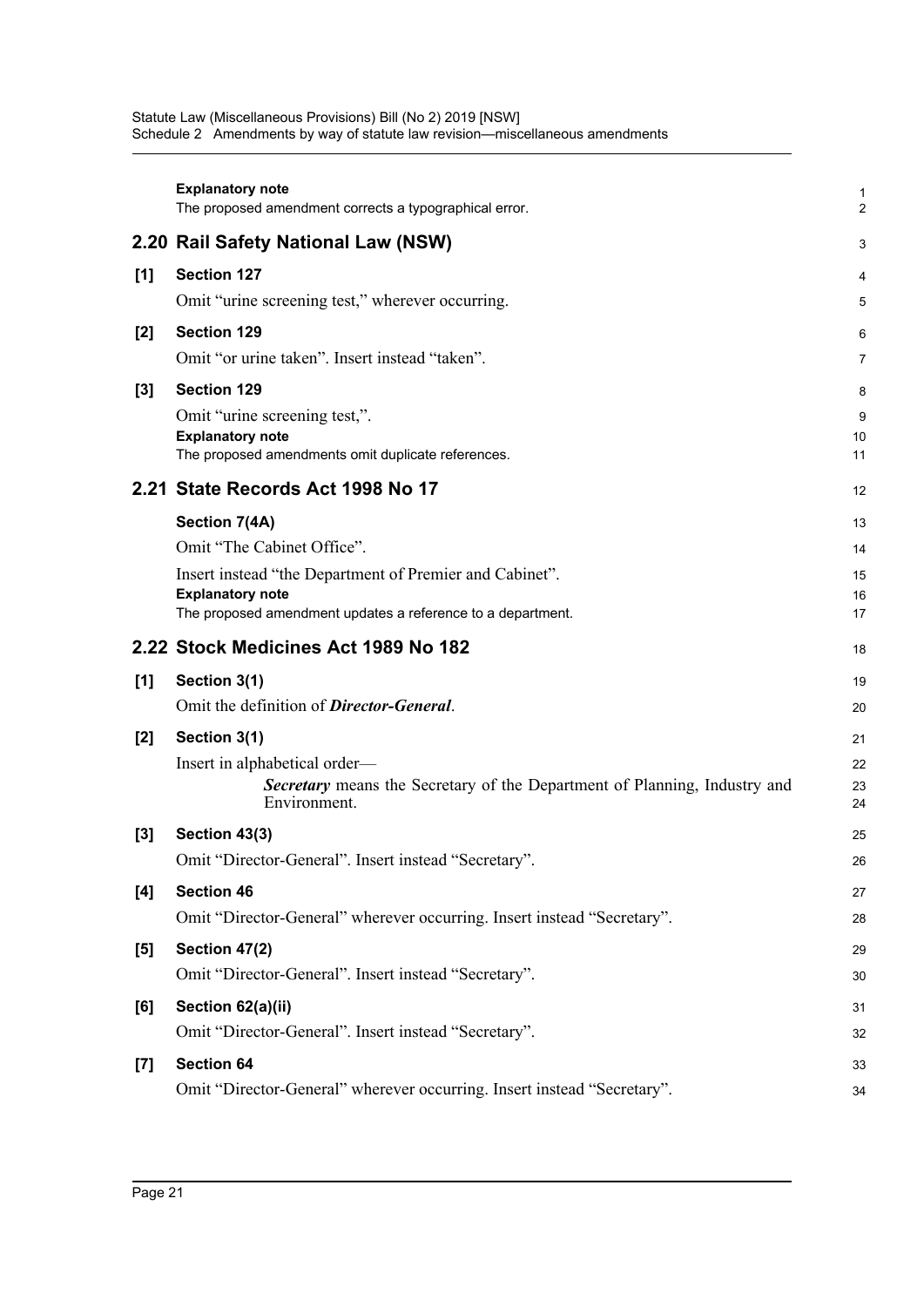| [8]   | <b>Section 64</b>                                                                                     | $\mathbf{1}$   |
|-------|-------------------------------------------------------------------------------------------------------|----------------|
|       | Omit "Director-General's". Insert instead "Secretary's".                                              | $\overline{c}$ |
|       | <b>Explanatory note</b>                                                                               | 3              |
|       | The proposed amendments update references to the Secretary.                                           | 4              |
|       | 2.23 Water Management (General) Regulation 2018                                                       | 5              |
|       | Schedule 4, Part 2, cl 18                                                                             | 6              |
|       | Omit "Crown Lands". Insert instead "Crown Land".                                                      | $\overline{7}$ |
|       | <b>Explanatory note</b><br>The proposed amendment corrects a reference to an Act.                     | 8<br>9         |
|       |                                                                                                       |                |
|       | 2.24 Water Sharing Plan for the Gwydir Unregulated and Alluvial Water<br>Sources 2012                 | 10<br>11       |
| [1]   | <b>Appendix 4</b>                                                                                     | 12             |
|       | Omit "IRIGATION" from the matter relating to the Moredun Creek Water Source.                          | 13             |
|       | Insert instead "IRRIGATION".                                                                          | 14             |
| $[2]$ | <b>Appendix 4</b>                                                                                     | 15             |
|       | Omit "HOISE" from the matter relating to the Myall Creek Water Source.                                | 16             |
|       | Insert instead "HOUSE".                                                                               | 17             |
| $[3]$ | <b>Appendix 4</b>                                                                                     | 18             |
|       | Omit "NOTHWITHSTANDING" wherever occurring in the matters relating to the Mehi<br>River Water Source. | 19<br>20       |
|       | Insert instead "NOTWITHSTANDING".                                                                     | 21             |
| [4]   | <b>Appendix 4</b>                                                                                     | 22             |
|       | Omit "ACCORNDACE" from the matter relating to the Mehi River Water Source.                            | 23             |
|       | Insert instead "ACCORDANCE".                                                                          | 24             |
| [5]   | <b>Appendix 4</b>                                                                                     | 25             |
|       | Omit "DELARED" from the matter relating to the Gingham Watercourse Water Source.                      | 26             |
|       | Insert instead "DECLARED".                                                                            | 27             |
|       | <b>Explanatory note</b>                                                                               | 28             |
|       | The proposed amendments correct spelling errors.                                                      | 29             |
|       | 2.25 Work Health and Safety (Mines and Petroleum Sites) Act 2013 No 54                                | 30             |
|       | Part 4, Division 1, note                                                                              | 31             |
|       | Omit the note at the beginning of the Division.                                                       | 32             |
|       | <b>Explanatory note</b><br>The proposed amendment omits a redundant note.                             | 33<br>34       |
|       |                                                                                                       |                |
|       | 2.26 Young Offenders Act 1997 No 54                                                                   | 35             |
|       | Section $8(2)(f)(ii)$                                                                                 | 36             |
|       | Insert "or" at the end of the subparagraph.                                                           | 37             |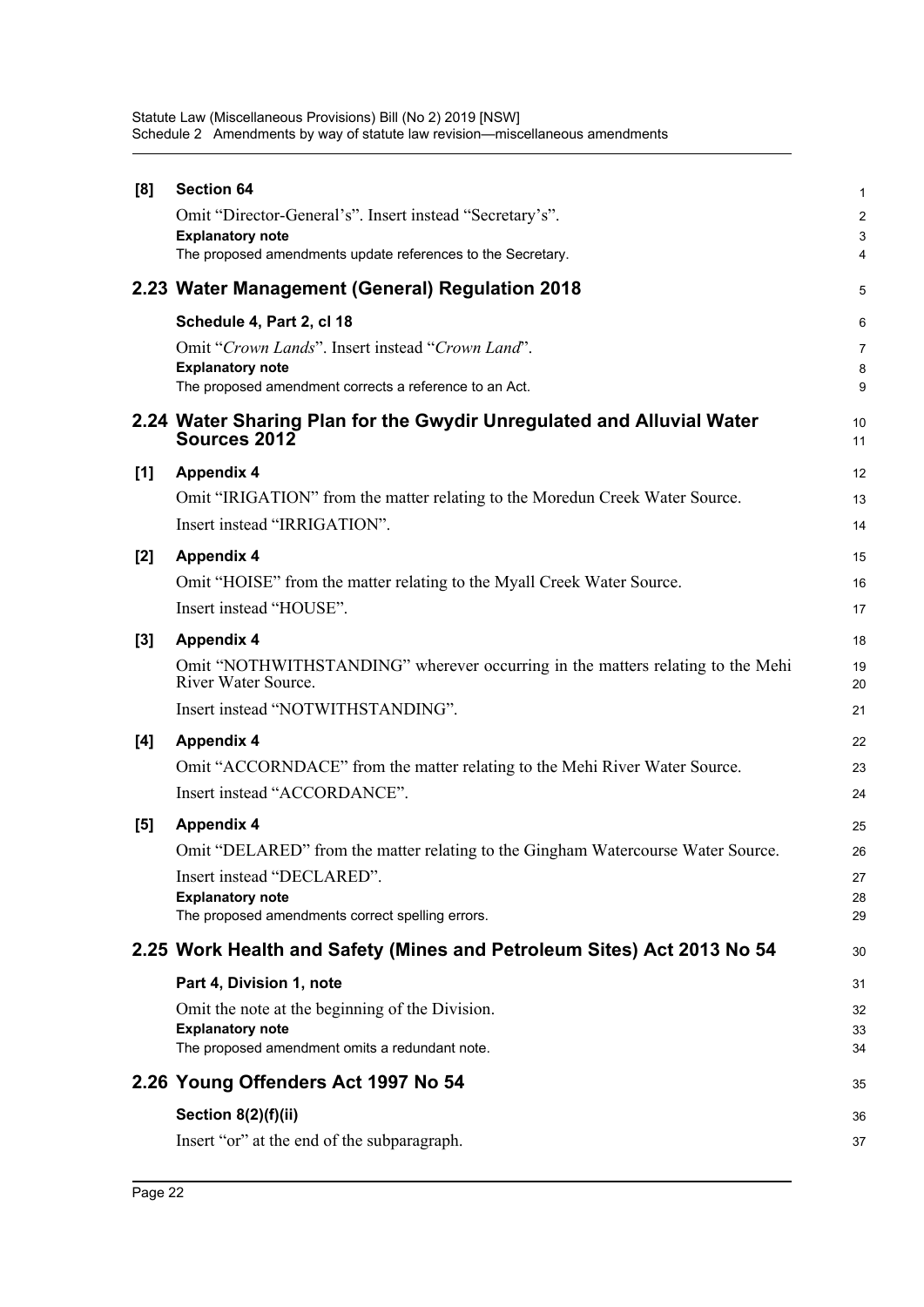#### **Explanatory note**

The proposed amendment corrects a grammatical error.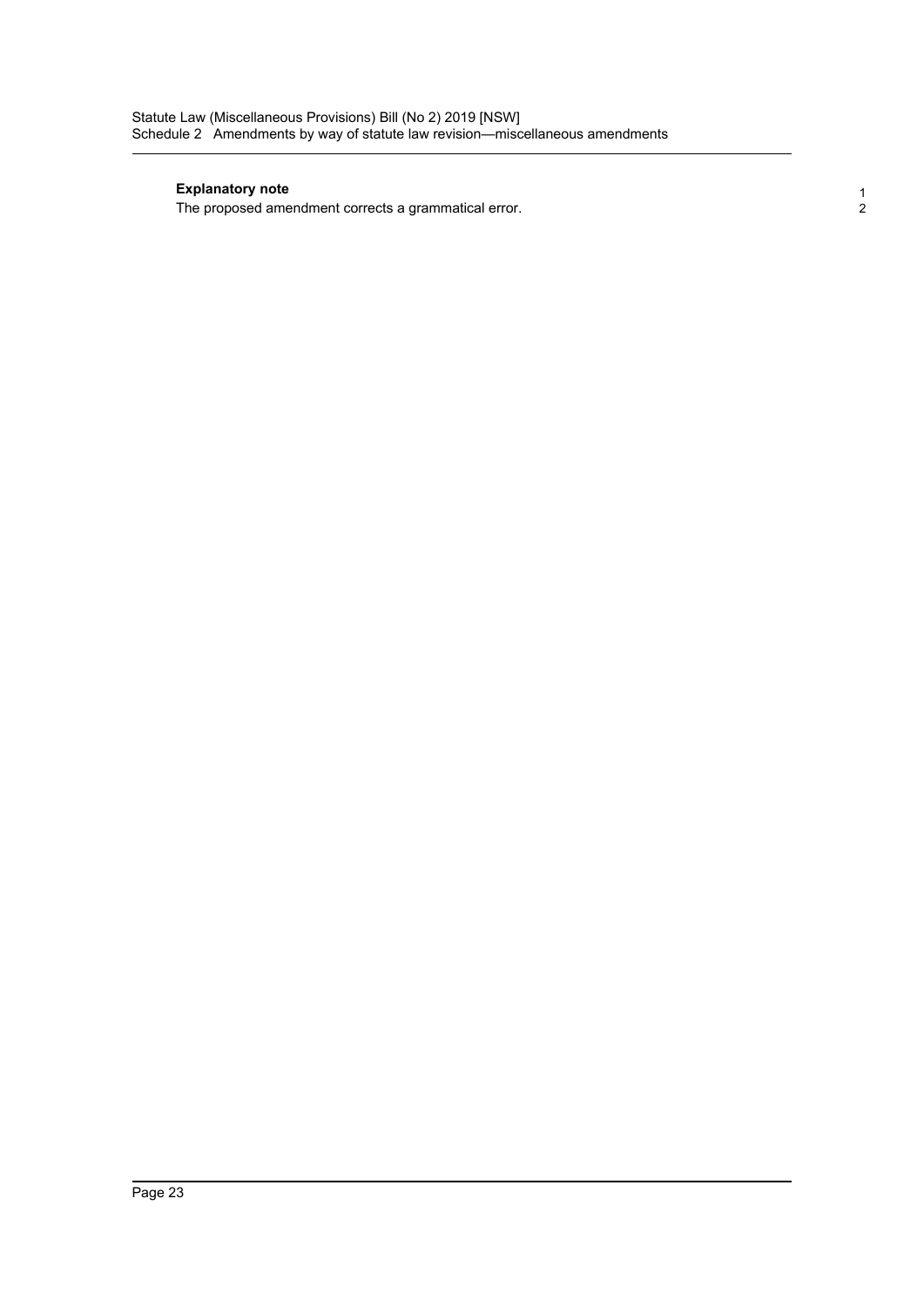## <span id="page-26-0"></span>**Schedule 3 General savings, transitional and other provisions**

#### **1 Effect of amendment of amending provisions**

- (1) An amendment made by Schedule 1 to an amending provision contained in an Act or instrument is, if the amending provision has commenced before the Schedule 1 amendment concerned, taken to have effect as from the commencement of the amending provision (whether or not the amending provision has been repealed).
- (2) In this clause—

*amending provision* means a provision of an Act or instrument that makes a direct amendment to an Act or instrument by—

- (a) the repeal or omission of matter contained in the amended Act or instrument without the insertion of any matter instead of the repealed or omitted matter, or
- (b) the omission of matter contained in the amended Act or instrument and the insertion of matter instead of the omitted matter, or
- (c) the insertion into the amended Act or instrument of matter, not being matter inserted instead of matter omitted from the Act or instrument.

#### **Explanatory note**

This clause ensures that an amendment made by the proposed Act to a repealing or amending provision of an Act or instrument will (if the repealing or amending provision commences before the amendment made by the proposed Act) be taken to have commenced on the date the repealing or amending provision commences.

#### **2 Effect of amendment or repeal on acts done or decisions made**

Except where it is expressly provided to the contrary, if this Act—

- (a) amends a provision of an Act or an instrument, or
- (b) repeals and re-enacts (with or without modification) a provision of an Act or an instrument,

any act done or decision made under the provision amended or repealed has effect after the amendment or repeal as if it had been done or made under the provision as so amended or repealed.

#### **Explanatory note**

This clause ensures that the amendment or repeal of a provision will not, unless expressly provided, vitiate any act done or decision made under the provision as in force before the amendment or repeal.

#### **3 Effect of amendment on instruments**

Except where expressly provided to the contrary, any instrument made under an Act amended by this Act, that is in force immediately before the commencement of the amendment, is taken to have been made under the Act as amended.

#### **Explanatory note**

This clause ensures that, unless expressly provided, any instrument that is in force and made under a provision of an Act that is amended or substituted by the proposed Act will be taken to have been made under the Act as amended.

#### **4 Revocation of repeal**

Section 29A of the *Interpretation Act 1987* applies to the repeal of Acts or instruments, or provisions of Acts or instruments, by this Act.

#### **Explanatory note**

The effect of this clause is to enable the Governor, by proclamation, to revoke the repeal of any Act or instrument, or any provision of any Act or instrument, by the proposed Act. The Act or instrument, or provision, the subject of the revocation of repeal is taken not to be, and never to have been, repealed.

41  $42$